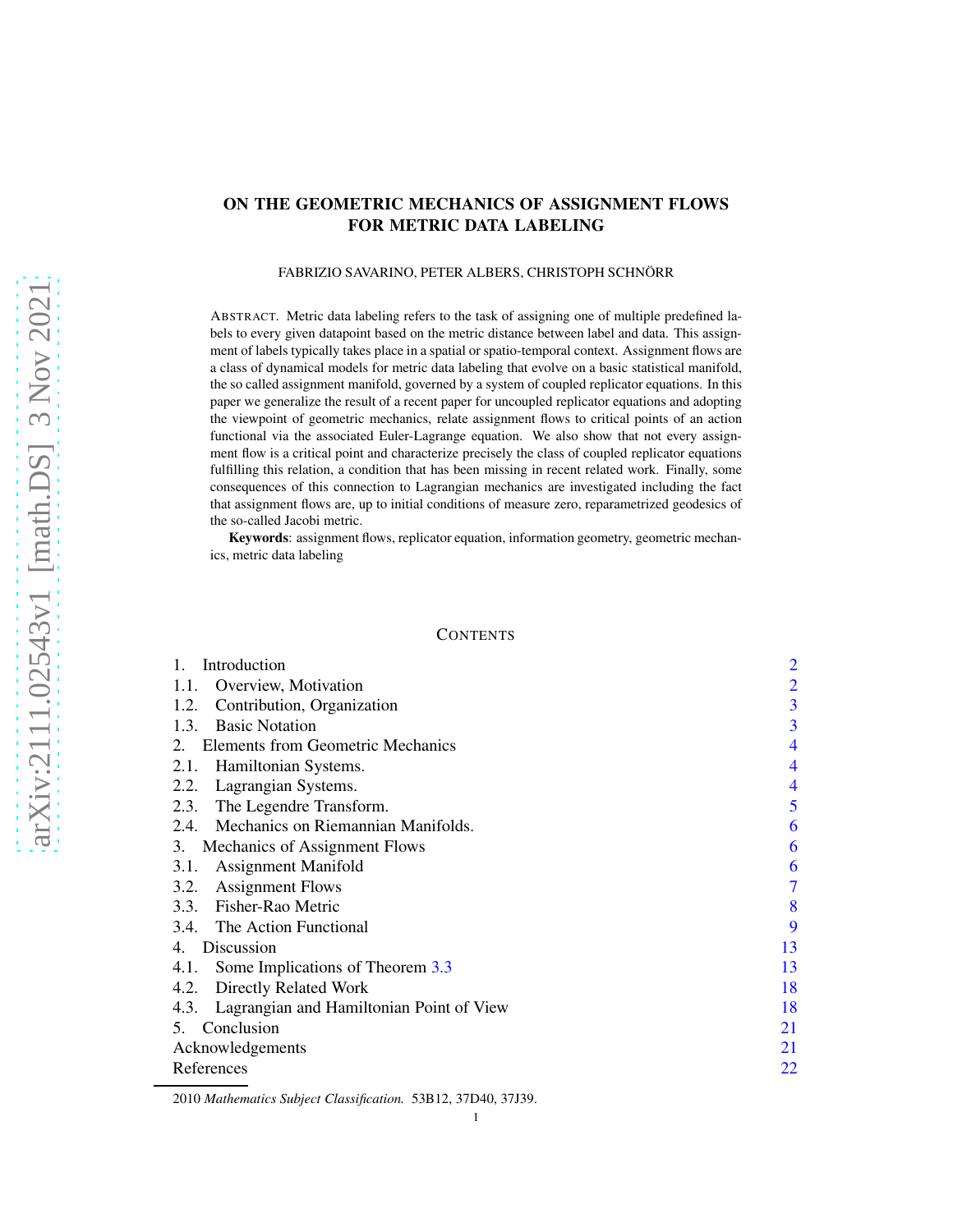### 1. INTRODUCTION

<span id="page-1-1"></span><span id="page-1-0"></span>1.1. Overview, Motivation. *Semantic image segmentation*, a.k.a. *image labeling*, denotes the problem to partition an image into meaningful parts. Applications are abound and include interpretation of traffic scenes by computer vision systems, medical image analysis, remote sensing, etc. The state of the art is based on deep networks that were trained on very large data sets. A recent survey  $[MBP<sup>+</sup>21]$  reviews a vast number of different deep network architectures and their empirical performance on various benchmark data sets. Among the challenges discussed in  $[MBP+21,$  Sec. 6.3], the authors write: "... a concrete study of the underlying behavior / dynamics of these models is lacking. A better understanding of the theoretical aspects of these models can enable the development of better models curated toward various segmentation scenarios."

In [\[APSS17\]](#page-21-2), a class of dynamical systems for image labeling, called *assignment flows*, was introduced in order to contribute to the mathematics of deep networks and learning. We refer to Section [3](#page-5-1) for a precise definition and to [\[Sch20\]](#page-21-3) for a review of recent related work. *Assignment flows* correspond to solutions W(t) of a high-dimensional system of coupled *ordinary differential equations* (ODEs) of the form

<span id="page-1-3"></span>
$$
\dot{W}(t) = \mathcal{R}_{W(t)}[F(W(t))],\tag{1.1}
$$

that evolve on the so-called *assignment manifold* W. Each ODE of this system is a *replicator equation* [\[HS03,](#page-21-4) [San10\]](#page-21-5)

<span id="page-1-2"></span>
$$
\dot{W}_i = R_{W_i} F_i(W), \qquad \dot{W}_{ij} = W_{ij} \Big( F_j(W) - \sum_{l=1}^c W_{il} F_l(W) \Big), \quad j \in \{1, \dots, n\}, \quad (1.2)
$$

whose solution  $W_i(t) \in \mathcal{S} := \text{rint } \Delta_{n-1} \subset \mathbb{R}^n_+$  evolves on the relative interior of the probability simplex that is equipped with the Fisher-Rao metric g [\[AN00\]](#page-21-6) and is labeled by a vertex  $i \in V$ of an underlying graph  $\mathcal{G} = (\mathcal{V}, \mathcal{E})$ . The assignment manifold  $\mathcal{W} = \mathcal{S} \times \cdots \times \mathcal{S}$  is the product of the Riemannian manifolds  $(S, g)$  with respect to all vertices  $i \in V$ .

The essential component of the vector field of [\(1.2\)](#page-1-2) are a collection of *affinity functions*  $F_{ij}$ :  $W \to \mathbb{R}$  that measure the affinity (fitness, etc.) of the classes (types, species, etc.)  $j \in [n]$ . The differences of these affinity values to their expected (or average) value on the right-hand side of [\(1.2\)](#page-1-2), together with the multiplication by  $W_{ij}$ , define the replicator equation. For suitably defined affinity functions, the solution of this equation is supposed to perform a *selection* of some class j:  $W_i(t)$  converges for  $t \to \infty$  to a vertex of  $e_i \in \Delta_{n-1}$  and in this sense encodes the *decision* to *assign* the class label j to the vertex  $i \in V$  and to any data indexed by i, like e.g. the color value in some image, see Section [3.2](#page-6-0) for more details.

The basic idea underlying the *assignment flow approach* [\(1.1\)](#page-1-3) is to assign a replicator equations to *each* vertex of an underlying graph and to *couple* them through smooth nonlinear interactions of the assignment vectors  $\{W_k: k \in \mathcal{N}_i \subset \mathcal{V}\}\$  within neighborhoods  $\mathcal{N}_i$  around each vertex  $i \in V$ . This is why the argument of  $F_i$  in [\(1.2\)](#page-1-2) is W rather than  $W_i$ . As a consequence, dynamic label assignments are performed by solving  $(1.1)$  at each vertex i depending on the *context* in terms of all other decisions. The fact that  $W(t)$  assigns class labels at each vertex when  $t \to \infty$  is not clear *a priori* but depends on F. We refer to [\[ZZS21\]](#page-21-7) for the study of a basic instance of  $F$  and sufficient conditions that ensure unique labeling decisions.

The *connection to deep networks* results from approximating the flow by geometric integration. The simplest such scheme among a range of proper schemes [\[ZSPS20\]](#page-21-8), the geometric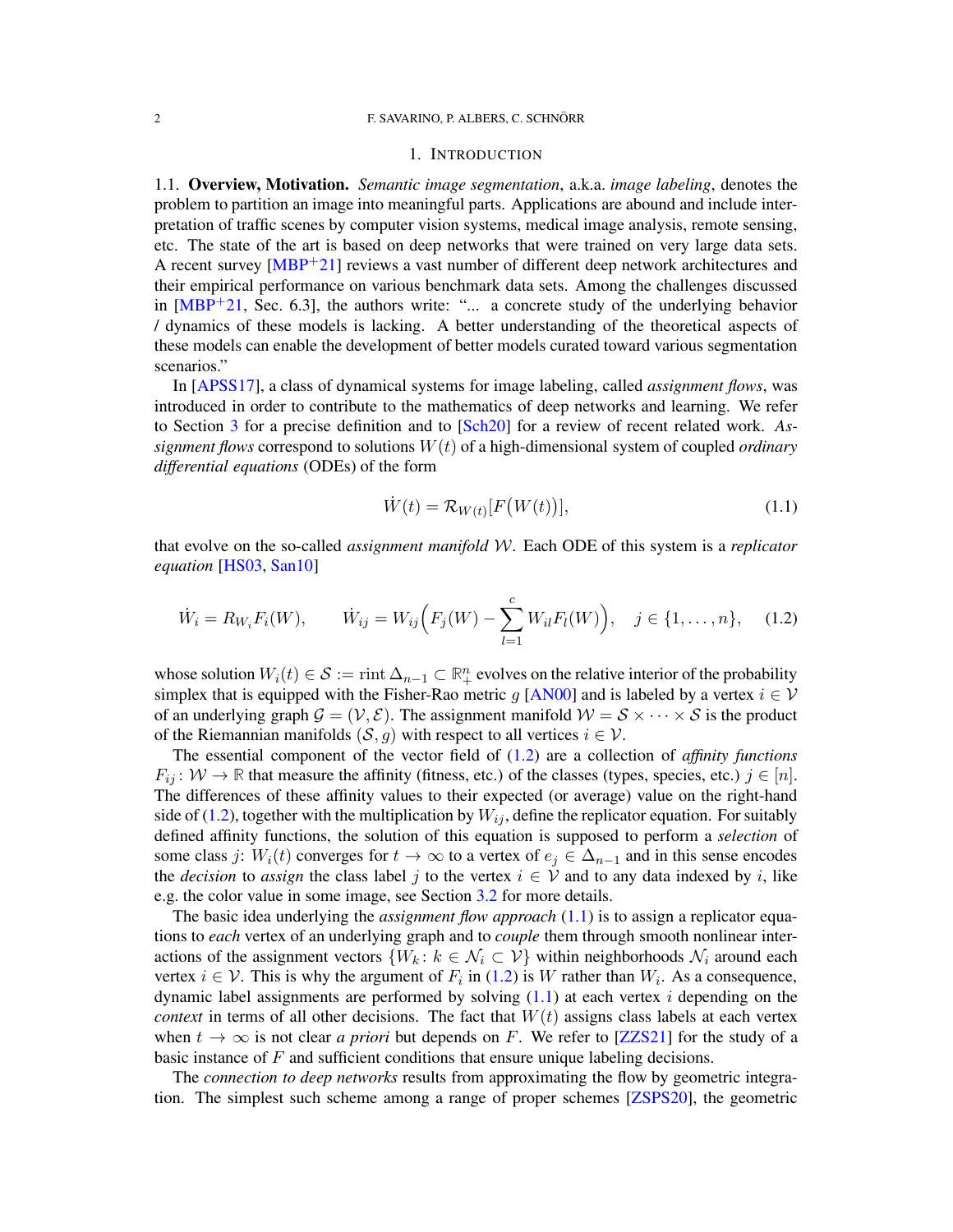Euler scheme with discrete time index t and stepsize  $h_{(t)}$ , yields the iterative update rule

<span id="page-2-2"></span>
$$
W_i^{(t+1)} = \operatorname{Exp}_{W_i^{(t)}} \circ R_{W_i^{(t)}}\big(h_{(t)} F_i(W^{(t)})\big), \quad i \in \mathcal{V},\tag{1.3}
$$

where  $Exp: T\mathcal{W} \to \mathcal{W}$  denotes the exponential map of the so-called e-connection of information geometry [\[AN00,](#page-21-6) [AJLS17\]](#page-21-9). The key observation to be made here is that for the choice of a linear affinity map  $F$  the right-hand side of  $(1.3)$  involves the two essential ingredients of most deep network architectures:

- (1) A linear operation at each vertex of the underlying graph parametrized by network parameters, here given as part of the definition of the linear affinity map  $F$ .
- (2) A pointwise smooth nonlinearity, here given by the exponential and replicator maps  $\mathrm{Exp}_{W_i} \circ R_{W_i}.$

The connection between general continuous-time ODEs and deep networks has been picked out as a central them by [\[HR17,](#page-21-10) [CRBD18\]](#page-21-11) and classifies the assignment flow as a particular 'Neural ODE'. The above-mentioned limited understanding of what deep networks really do underlines the importance of characterizing and understanding the dynamics  $(1.1)$  of assignment flows.

<span id="page-2-0"></span>1.2. Contribution, Organization. The aim of this paper is to exhibit a natural Lagrangian  $L: T \mathcal{W} \to \mathbb{R}$  of the form *kinetic minus potential energy* and to characterize solutions  $W(t)$  to  $(1.1)$  as stationary points of a corresponding action functional

<span id="page-2-3"></span>
$$
\mathcal{L}(W) = \int_0^t L(W, \dot{W}) dt.
$$
\n(1.4)

Our result generalizes the result of a recent paper [\[RK18\]](#page-21-12), where an action functional was introduced for the evolution  $p(t)$  of a *single* discrete probability vector on the corresponding probability simplex. By contrast, equation  $(1.1)$  couples the evolution of a (typically large) number of assignment vectors across the underlying graph. In particular, we characterize precisely the admissible class of affinity functions F that establishes the connection between  $(1.4)$  and the corresponding Euler-Lagrange equation, a condition that is missing in [\[RK18\]](#page-21-12), see also Section [4.2.](#page-17-0) Furthermore, we show that except for starting points in a specific set of measure zero, the set of *Man˜e critical points ´* , solutions of the assignment flow are reparametrized geodesics of the so called *Jacobi metric*. Finally, using the Legendre transform, we compute an explicit expression of the Hamiltonian system associated to  $(1.4)$  in the form of the equivalent Lagrangian system on TW.

The paper is organized as follows. Section [2](#page-3-0) collects basic notions of geometric mechanics that are required in the remainder of the paper. The assignment flow and our novel results are presented in Section [3,](#page-5-1) followed by a discussion in Section [4.](#page-12-0) We conclude in Section [5.](#page-20-0)

<span id="page-2-1"></span>1.3. Basic Notation. In accordance with the standard notation in differential geometry, coordinates of vectors have upper indices. For any  $k \in \mathbb{N}$ , we set  $[n] := \{1, \ldots, n\} \subset \mathbb{N}$ . The standard basis of  $\mathbb{R}^d$  is denoted by  $\{e_1, \ldots, e_d\}$  and we set  $\mathbb{1}_d := (1, \ldots, 1)^\top \in \mathbb{R}^d$ .

Depending on the arguments,  $\langle a, b \rangle$  denotes the Euclidean inner product of vectors or the inner product  $\langle A, B \rangle = \text{tr}(A^{\top}B)$  of matrices inducing the Frobenius norm  $||A||_F = \langle A, A \rangle^{1/2}$ . The identity matrix is denoted by  $I_d \in \mathbb{R}^{d \times d}$  and the *i*-th row vector of any matrix A by  $A_i$ .

The *linear* dependence of a mapping  $F$  on its argument  $x$  is indicated by square brackets  $F[x]$ , if F is just a matrix we simply write Fx. The *adjoint* of a linear operator  $F: \mathbb{R}^{m \times n} \to$  $\mathbb{R}^{m \times n}$  with respect to the standard matrix inner product on  $\mathbb{R}^{m \times n}$  is denoted by  $F^*$  and fulfills

<span id="page-2-4"></span>
$$
\langle F^*[A], B \rangle = \langle A, F[B] \rangle, \quad \text{for all } A, B \in \mathbb{R}^{m \times n}
$$
 (1.5)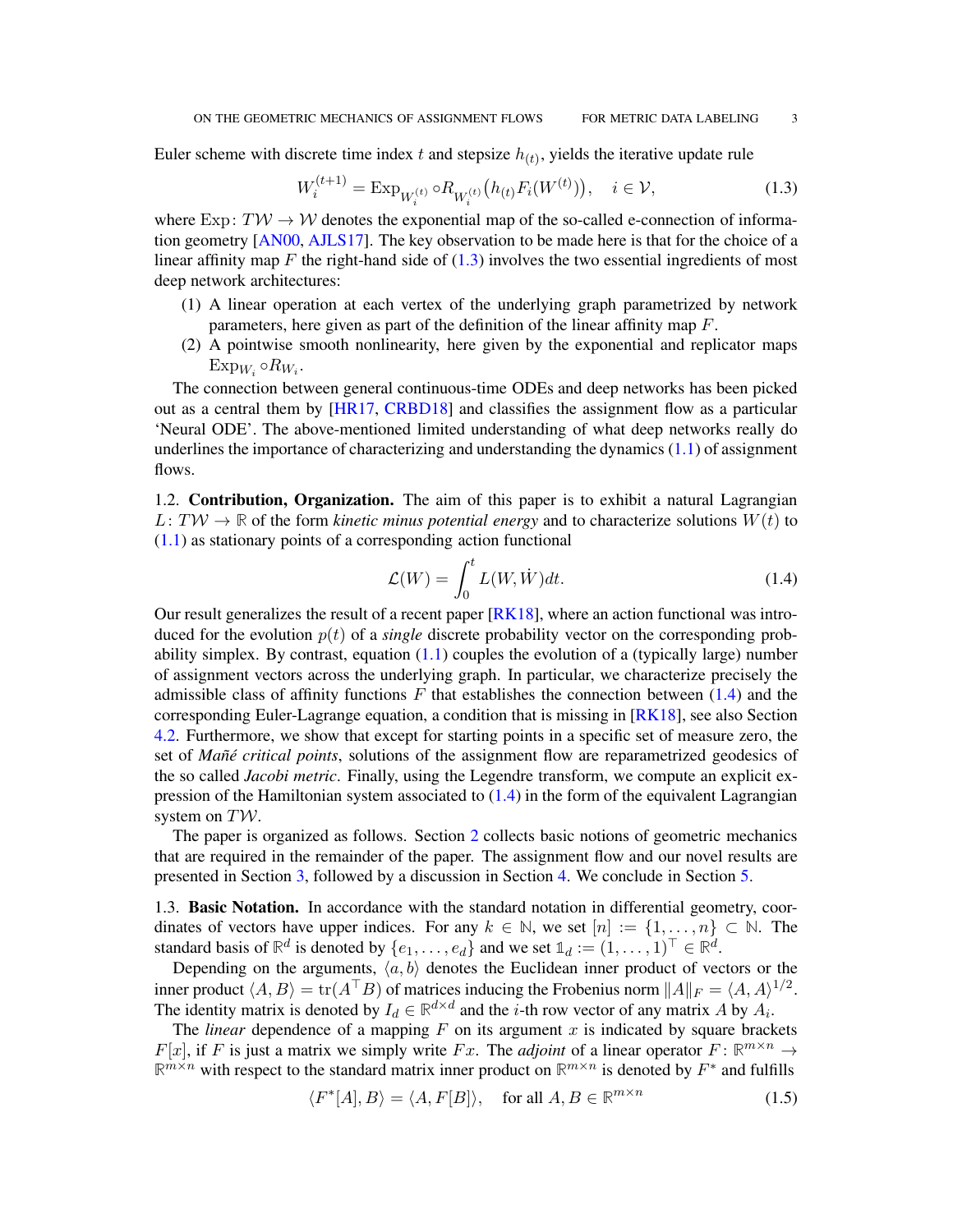Inequalities between vectors or matrices are to be understood componentwise. For  $a, b \in \mathbb{R}^d$ , we denote componentwise multiplication (Hadamard product) by

$$
a \diamond b := (a^1 b^1, \dots, a^d b^d)^\top \tag{1.6}
$$

and componentwise division, for  $b \neq 0$ , by  $\frac{a}{b} = \left(\frac{a^1}{b^1}\right)$  $\frac{a^1}{b^1}, \ldots, \frac{a^d}{b^d}$  $\frac{a^d}{b^d})^{\top}$ . We further set

$$
a^{\diamond k} := a^{\diamond (k-1)} \diamond a \quad \text{and} \quad a^{\diamond 0} := \mathbb{1}_d. \tag{1.7}
$$

Finally, if  $p \in \mathbb{R}^d$  is a probability vector, i.e.  $p \ge 0$  and  $\langle p, \mathbb{1}_d \rangle = 1$ , then the expected value and variance of a vector  $a \in \mathbb{R}^d$  (interpreted as a random variable  $a : [d] \to \mathbb{R}$ ) is

$$
\mathbb{E}_p[a] = \langle p, a \rangle \quad \text{and} \quad \text{Var}_p(a) = \mathbb{E}_p[a^2] - (\mathbb{E}_p[a])^2 = \langle p, a^{\diamond 2} \rangle - \langle p, a \rangle^2. \tag{1.8}
$$

## 2. ELEMENTS FROM GEOMETRIC MECHANICS

<span id="page-3-0"></span>In this section, we collect from [\[AM87,](#page-21-13) Ch. 3] some basic notions of geometric mechanics that are required in subsequent sections.

<span id="page-3-1"></span>2.1. **Hamiltonian Systems.** Let  $(N, \omega)$  be a symplectic manifold with the symplectic twoform  $\omega$ , and let  $H: N \to \mathbb{R}$  be a smooth function, called the *Hamiltonian*. The *Hamiltonian vector field*  $X_H$  corresponding to H is defined as symplectic gradient by

<span id="page-3-3"></span>
$$
dH|_x[v] = \omega_x(X_H(x), v), \quad \text{for all } x \in N, v \in T_xN. \tag{2.1}
$$

The triplet  $(N, \omega, X_H)$  is called a *Hamiltonian system*. By [\[AM87,](#page-21-13) Prop. 3.3.2], a curve  $\gamma(t)$  is an integral curve of  $X_H$ , i.e.

$$
\gamma(t) = X_H(\gamma(t)),\tag{2.2}
$$

if and only if in Darboux coordinates  $(q^1, \ldots, q^n, p_1, \ldots, p_n)$  for  $\omega$ , the *Hamiltonian equations* hold for the curve  $\gamma(t) = (q(t), p(t)),$ 

$$
\dot{q}^i(t) = \frac{\partial H}{\partial p_i}(q(t), p(t)) \quad \text{and} \quad \dot{p}_i = -\frac{\partial H}{\partial q^i}(q(t), p(t)), \quad \text{for all } i \in [n]. \tag{2.3}
$$

The value of the Hamiltonian  $H(\gamma(t))$  (also called *energy*) is constant along integral curves of  $X_H$ .

For any smooth manifold M, the cotangent bundle  $(T^*M, \omega^{\text{can}})$  is a basic instance of the above situation, with the canonical symplectic form  $\omega^{\text{can}}$ . Thus any smooth function  $H: T^*M \to$ **R** gives rise to a Hamiltonian system, where T <sup>∗</sup>M is interpreted as *momentum phase space* and H represents an energy.

<span id="page-3-2"></span>2.2. **Lagrangian Systems.** Suppose  $M$  is a smooth manifold. Similar to Hamiltonian systems on momentum phase space  $T^*M$ , there is a related concept on the tangent bundle  $TM$ , interpreted as *velocity phase space*. In this context, a smooth function  $L: TM \rightarrow \mathbb{R}$  is called *Lagrangian*. For a given point  $x \in M$ , denote the restriction of L to the fiber  $T_xM$  by  $L_x := L|_{T_xM} : T_xM \to \mathbb{R}$ . The *fiber derivative* of L is defined as

$$
\mathbb{F}L: TM \to T^*M, \quad (x,v) \mapsto \mathbb{F}L(x,v) := (x, dL_x|_v), \tag{2.4}
$$

where  $dL_x|_v: T_xM \to \mathbb{R}$  is the differential of  $L_x$  at  $v \in T_xM$ . The function L is called a *regular Lagrangian* if **F**L is regular at all points (i.e. **F**L is a submersion), which is equivalent to  $\overline{FL}: TM \rightarrow T^*M$  being a local diffeomorphism [\[AM87,](#page-21-13) Prop. 3.5.9]. Furthermore, L is called *hyperregular Lagrangian* if  $\mathbb{F}L$ :  $TM \to T^*M$  is a diffeomorphism. A class of hyperregular Lagrangians that will be relevant in Section [3,](#page-5-1) is given as equation [\(2.14\)](#page-5-3) below.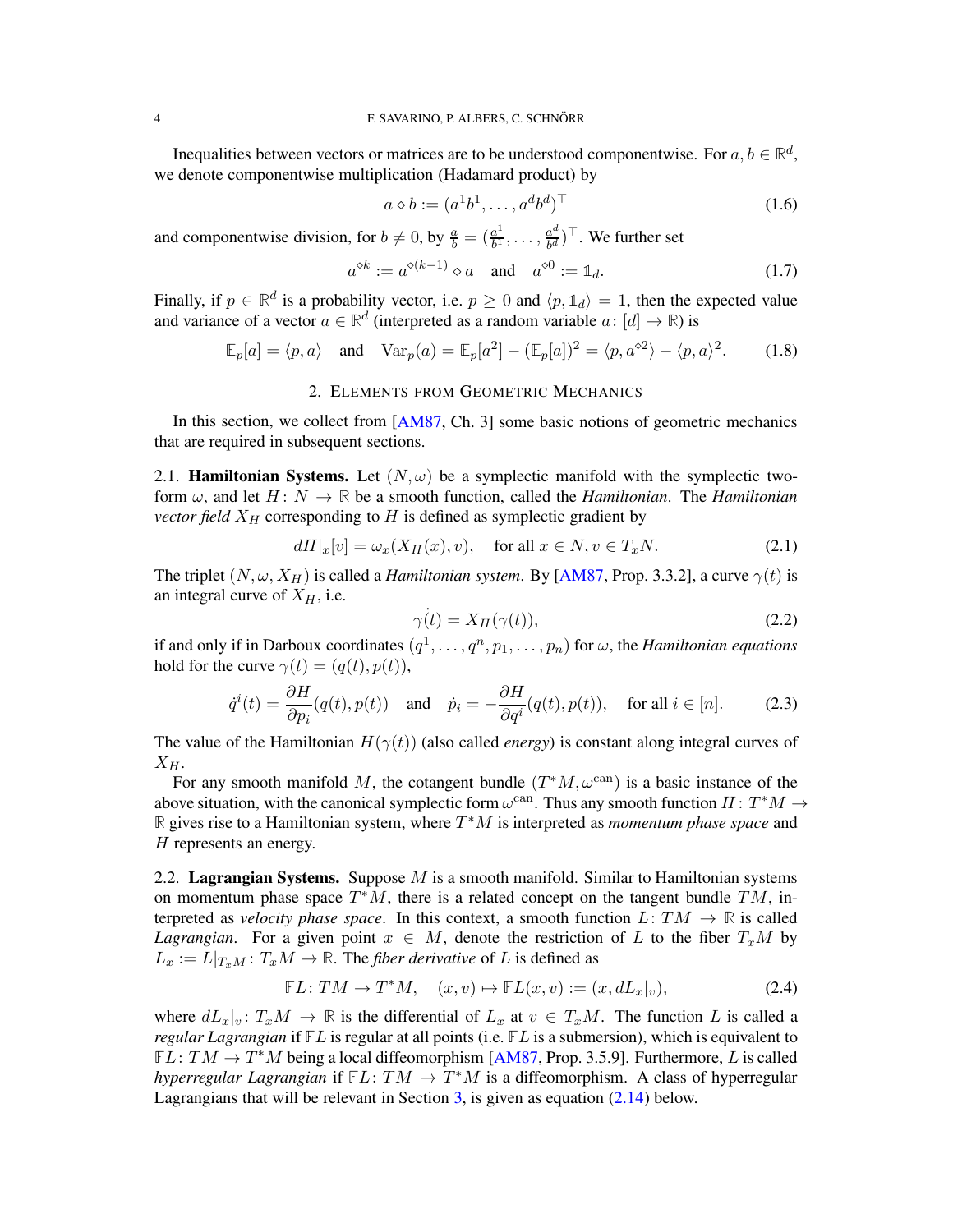The *Lagrangian two-form*  $\omega_L$  is defined as the pullback of the canonical symplectic form  $\omega^{\text{can}}$  on the cotangent bundle  $T^*M$  under the fiber derivative  $\mathbb{F}L$ 

<span id="page-4-2"></span>
$$
\omega_L := (\mathbb{F}L)^* \omega^{\text{can}}.
$$
\n(2.5)

According to [\[AM87,](#page-21-13) Prop. 3.5.9],  $\omega_L$  is a symplectic form on  $T^*M$  if and only if L is a regular Lagrangian. In the following, we only consider regular Lagrangians. The *action* associated to a Lagrangian  $L: TM \rightarrow \mathbb{R}$  is defined by

$$
A: TM \to \mathbb{R}, \quad (x, v) \mapsto \mathbb{F}L(x, v)[v] = dL_x|_v[v], \tag{2.6}
$$

and the *energy function* by  $E := A - L$ , that is

$$
E: TM \to \mathbb{R}, \quad (x, v) \mapsto \mathbb{F}L(x, v)[v] - L(x, v) = dL_x|_v[v] - L(x, v). \tag{2.7}
$$

The *Lagrangian vector field for*  $L$  is the unique vector field  $X_E$  on  $TM$  satisfying

<span id="page-4-3"></span>
$$
dE|_x[v] = \omega_{L,x}(X_E, v) \quad \text{for all } x \in M, v \in T_xM. \tag{2.8}
$$

Since we assume  $L$  to be regular,  $X_E$  is nothing else than the symplectic gradient of  $L$  with respect to  $\omega_L$ . A curve  $\gamma(t) = (x(t), v(t))$  on TM is an integral curve of  $X_E$ , i.e.

$$
\dot{\gamma}(t) = X_E(\gamma(t)),\tag{2.9}
$$

if  $v(t) = \dot{x}(t)$  and the classical Euler-Lagrange equations in local coordinates

$$
\frac{d}{dt}\left(\frac{\partial L}{\partial \dot{x}^i}(x(t), \dot{x}(t))\right) = \frac{\partial L}{\partial x^i}(x(t), \dot{x}(t)) \quad \text{for all } i \in [n]
$$
\n(2.10)

are satisfied. Let  $\gamma: I \to TM$  be any integral curve of  $X_E$ . Then

$$
\frac{d}{dt}E(\gamma) = 0,\t\t(2.11)
$$

that is the energy E is constant along  $\gamma$ , analogous to the constancy of the Hamiltonian H due to [\(2.1\)](#page-3-3). The subsequent Section [2.3](#page-4-0) makes this connection explicit.

<span id="page-4-0"></span>2.3. **The Legendre Transform.** Let  $L: TM \to \mathbb{R}$  be a hyperregular Lagrangian, i.e. the fiber derivative  $FL: TM \rightarrow T^*M$  is a diffeomorphism. Then the Lagrangian system on TM and the Hamiltonian system on T <sup>∗</sup>M are related to each other by the *Legendre transformation*, with the Hamiltonian  $H: T^*M \to \mathbb{R}$  corresponding to the energy E via

<span id="page-4-1"></span>
$$
H = E \circ (\mathbb{F}L)^{-1}.
$$
\n(2.12)

Accordingly, the Hamiltonian vector field  $X_H$  on  $T^*M$  and the Lagrangian vector field  $X_E$  on TM are  $FL$  related [\[AM87,](#page-21-13) Thm. 3.6.2], that is

$$
(\mathbb{F}L)_* X_E = X_H,\tag{2.13}
$$

and thus integral curves of  $X_E$  are mapped to integral curves of  $X_H$  and vice versa. Furthermore, the base integral curves of  $X_E$  and  $X_H$  coincide.

Therefore, as a consequence of  $(2.12)$  and for a hyperregular Lagrangian L, the energy E is just another representation of the corresponding Hamiltonian H.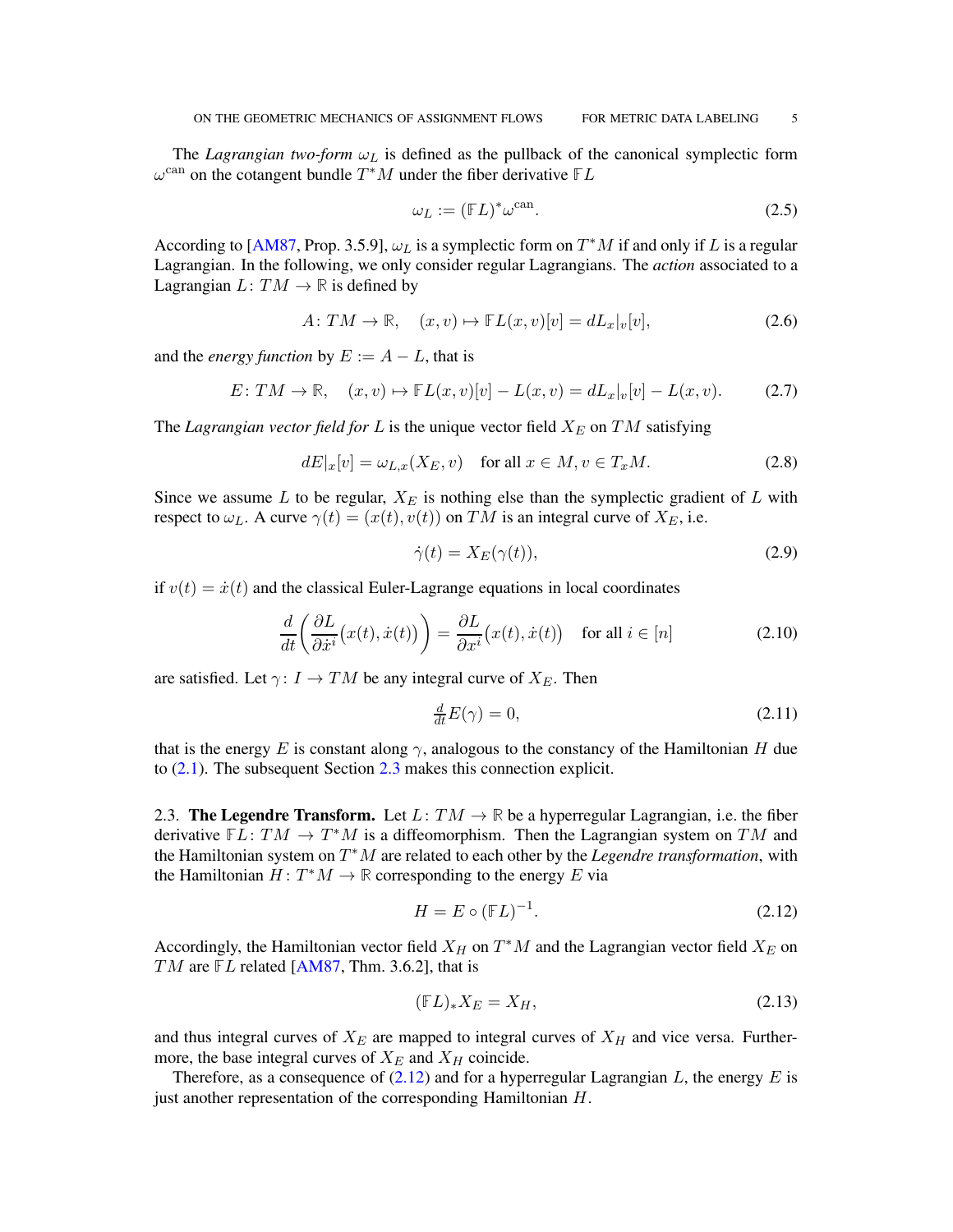<span id="page-5-0"></span>2.4. **Mechanics on Riemannian Manifolds.** Let  $(M, h)$  be a Riemannian manifold. Suppose a smooth function  $G: M \to \mathbb{R}$ , called *potential*, is given and consider the Lagrangian

<span id="page-5-3"></span>
$$
L(x, v) = \frac{1}{2} ||v||_h^2 - G(x), \quad (x, v) \in TM.
$$
 (2.14)

It then follows (see [\[AM87,](#page-21-13) Sec. 3.7] or by direct computation) that the fiber derivative of  $L$  is the canonical isomorphism

$$
\mathbb{F}L = h^{\flat} \colon TM \to T^*M. \tag{2.15}
$$

Hence the Lagrangian L is hyperregular with action A and energy  $E = A - L$  given by

<span id="page-5-7"></span>
$$
A(x, v) = ||v||_h^2 \quad \text{and} \quad E(x, v) = \frac{1}{2} ||v||_h^2 + G(x) \quad \text{for all } (x, v) \in TM.
$$
 (2.16)

<span id="page-5-6"></span>**Proposition 2.1.** *(*[\[AM87,](#page-21-13) Prop. 3.7.4]*). Let*  $(M, h)$  *be a Riemannian manifold,*  $\pi: TM \rightarrow M$ *the natural projection and*  $L: TM \rightarrow \mathbb{R}$  *the Lagrangian defined by* [\(2.14\)](#page-5-3)*. Then the curve*  $\gamma: I \to TM$  with  $\gamma(t) = (x(t), v(t))$  *is an integral curve of the Lagrangian vector field*  $X_E$ *, i.e. satisfies the Euler-Lagrange equation, if and only if the corresponding base integral curve*  $\pi \circ \gamma = x \colon I \to M$  *satisfies* 

$$
D_t^h \dot{x}(t) = -\operatorname{grad}^h G(x(t)),\tag{2.17}
$$

<span id="page-5-1"></span>where  $D_t^h = \nabla_x^h$  is the covariant derivative along x with respect to the Riemannian (Levi-Civita) connection  $\nabla^h$ . Here, grad<sup>h</sup>G denotes the Riemannian gradient of the potential G.

## 3. MECHANICS OF ASSIGNMENT FLOWS

In this section, we get back to the scenario of image labeling informally introduced in Section [1.1.](#page-1-1) Section [3.2](#page-6-0) completes the definition of the assignment flow approach [\(1.1\)](#page-1-3). The assignment manifold underlying the assignment flow is introduced in Section [3.1](#page-5-2) together with Fisher-Rao metric in Section [3.3.](#page-7-0) We state and prove the main result of this paper in Section [3.4.](#page-8-0)

# <span id="page-5-2"></span>3.1. Assignment Manifold. Let  $\mathcal{G} = (\mathcal{V}, \mathcal{E})$  denote an undirected graph and identify

$$
\mathcal{V} = [m] \quad \text{with} \quad m := |\mathcal{V}|. \tag{3.1}
$$

Assume that for every node  $i \in V$  some data point  $f_i$  is given in a metric space  $(\mathcal{F}, d_{\mathcal{F}})$ , together with a set  $\mathcal{F}_* = \{f_1^*, \ldots, f_n^*\} \subset \mathcal{F}$  of predefined prototypes, also called *labels*, identified with

$$
\mathcal{F}_* = [n] \quad \text{for} \quad n := |\mathcal{F}_*|.
$$

Context based *metric data classification* or *labeling* refers to the task of assigning to each node  $i \in V$  a suitable label in  $\mathcal{F}_{*}$ , based on the metric distance to the given data  $f_i$  and the relation between data points encoded by the edge set  $\mathcal{E}$ .

As introduced in Section [1.1,](#page-1-1) for every  $i \in V$  the *assignment* of labels  $\mathcal{F}_{*}$  to a data point  $f_i$  is represented by an assignment vector  $W_i(t)$ , where the j-th entry  $W_i^j$  $t_i^j(t)$  represents the probability for the *j*-th label  $f_j^*$ . These assignment vectors are determined by [\(1.2\)](#page-1-2) and evolve on the relative interior of the  $(n - 1)$ -simplex

<span id="page-5-5"></span>
$$
S := \{ p \in \mathbb{R}^n : p > 0 \text{ and } \langle p, \mathbb{1}_n \rangle = 1 \}
$$
 (3.3)

with barycenter

$$
\mathbb{1}_{\mathcal{S}} := \frac{1}{n} \mathbb{1}_n. \tag{3.4}
$$

Accordingly, all probabilistic label choices on the graph are encoded as a single point  $W \in \mathcal{W}$ on the product space

<span id="page-5-4"></span>
$$
\mathcal{W} := \mathcal{S} \times \ldots \times \mathcal{S} \qquad (m = |\mathcal{V}| \text{ factors}), \tag{3.5}
$$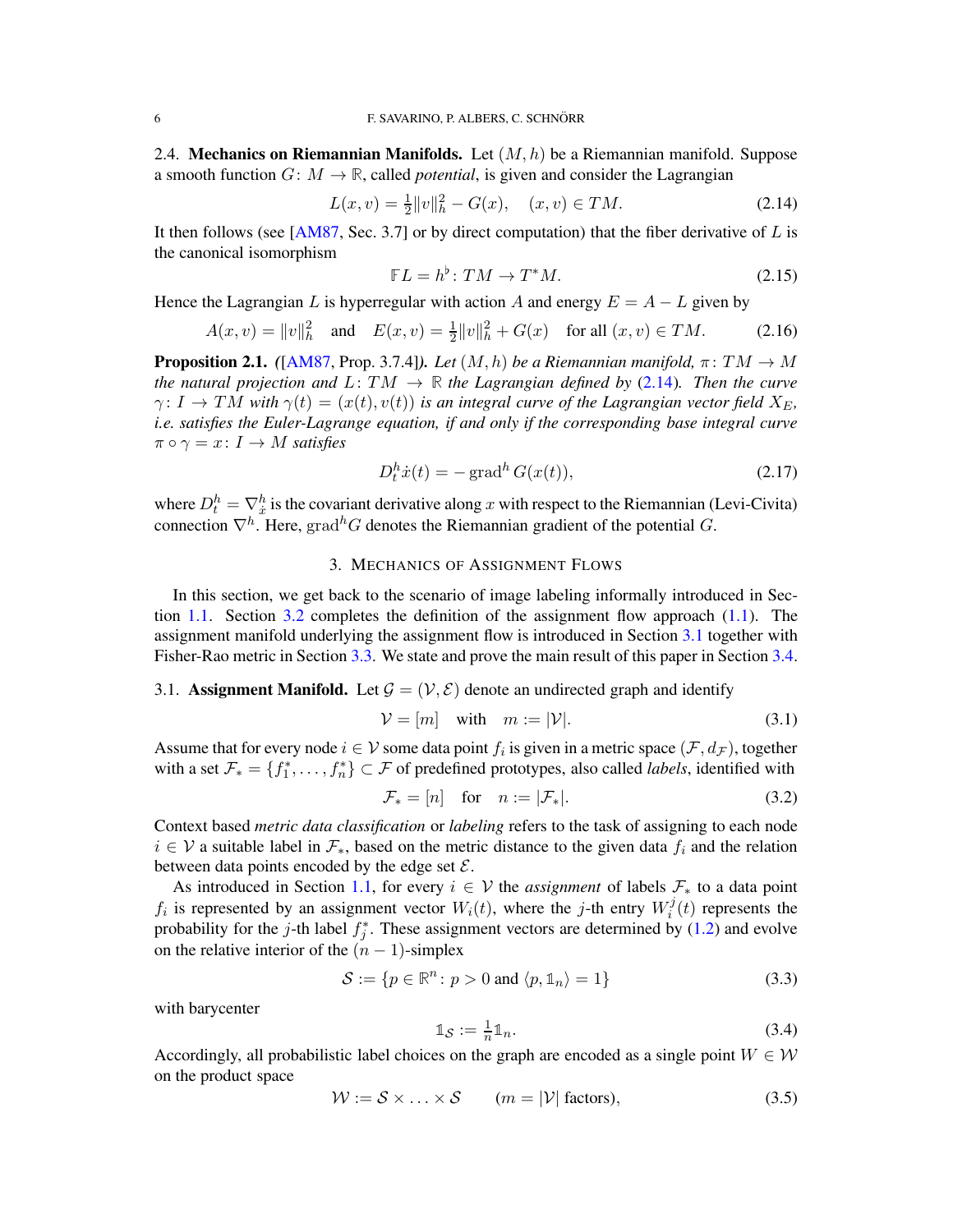with barycenter

<span id="page-6-2"></span>
$$
\mathbb{1}_{\mathcal{W}} := (\mathbb{1}_{\mathcal{S}}, \dots, \mathbb{1}_{\mathcal{S}})^{\top}.
$$
\n(3.6)

Thus, the *i*-th component of  $W = (W_k)_{k \in \mathcal{V}}$  represents the probability distribution of label assignments for node  $i \in V$ 

<span id="page-6-1"></span>
$$
W_i = (W_i^1, \dots, W_i^n)^\top \in \mathcal{S}.\tag{3.7}
$$

In the following, we always identify the space  $W$  from [\(3.5\)](#page-5-4) with its matrix embedding

<span id="page-6-3"></span>
$$
\mathcal{W} = \{ W \in \mathbb{R}^{m \times n} \colon W > 0 \text{ and } W \mathbb{1}_n = \mathbb{1}_m \},\tag{3.8}
$$

by regarding the *i*-th component  $W_i$  of a point  $W = (W_k)_{k \in \mathcal{V}}$  in [\(3.5\)](#page-5-4) as the *i*-th row of a matrix in  $\mathbb{R}^{m \times n}$ . Hence points  $\hat{W} \in \mathcal{W}$  are viewed as row-stochastic matrices with full support, called *assignment matrices*, with *assignment vectors* [\(3.7\)](#page-6-1) as row vectors. The barycenter [\(3.6\)](#page-6-2) can then also be expressed as a matrix

$$
\mathbb{1}_{\mathcal{W}} = \mathbb{1}_m \mathbb{1}_{\mathcal{S}}^\top = \frac{1}{n} \mathbb{1}_m \mathbb{1}_n^\top. \tag{3.9}
$$

The tangent space of  $S \subset \mathbb{R}^n$  from [\(3.3\)](#page-5-5) at any point  $p \in S$  is identified as

<span id="page-6-8"></span>
$$
T_p \mathcal{S} = \{ v \in \mathbb{R}^n : \langle v, \mathbb{1}_n \rangle = 0 \} =: T_0. \tag{3.10}
$$

Hence  $T_pS$  is represented by the same vector subspace  $T_0$  of codimension 1, for all  $p \in S$ . In particular, the tangent bundle is trivial

$$
T\mathcal{S} = \mathcal{S} \times T_0. \tag{3.11}
$$

Viewing W as an embedded submanifold of  $\mathbb{R}^{m \times n}$  by [\(3.8\)](#page-6-3), we accordingly identify

<span id="page-6-6"></span>
$$
T_W \mathcal{W} = \{ V \in \mathbb{R}^{m \times n} \colon V \mathbb{1}_n = 0 \} =: \mathcal{T}_0, \quad \text{for all } W \in \mathcal{W} \subset \mathbb{R}^{m \times n}.
$$
 (3.12)

With this identification the tangent bundle is also trivial

<span id="page-6-10"></span>
$$
T\mathcal{W} = \mathcal{W} \times \mathcal{T}_0. \tag{3.13}
$$

<span id="page-6-0"></span>3.2. Assignment Flows. Assignment flows are dynamical systems on  $W$  for inferring probabilistic label assignments that gradually become unambiguous label assignments as  $t \to \infty$ . These dynamical systems have the form

<span id="page-6-5"></span>
$$
\dot{W}(t) = \mathcal{R}_{W(t)}[F(W(t))], \quad \text{with} \quad W(0) \in \mathcal{W}, \tag{3.14}
$$

where

<span id="page-6-9"></span><span id="page-6-7"></span><span id="page-6-4"></span>
$$
F: \mathcal{W} \to \mathbb{R}^{m \times n} \tag{3.15}
$$

is a smooth function and

$$
\mathcal{R}_W \colon \mathbb{R}^{m \times n} \to T_W \mathcal{W} = \mathcal{T}_0, \quad \text{for} \quad W \in \mathcal{W}, \tag{3.16}
$$

is the linear *replicator map* defined componentwise

$$
\mathcal{R}_W[F(W)] = (R_{W_i} F_i(W))_{i \in \mathcal{V}}, \quad W \in \mathcal{W}, \tag{3.17a}
$$

via the *replicator matrix*

$$
R_{W_i} = \text{Diag}(W_i) - W_i W_i^{\top}, \quad i \in \mathcal{V}.
$$
 (3.17b)

The function F couples the evolution of the individual assignment vectors  $\dot{W}_i$ ,  $i \in V$ , over the graph, typically by reinforcing tangent directions of similar assignment vectors, and is therefore called *affinity* or *similarity mapping*. Each choice of a similarity mapping F defines a particular assignment flow; see Section [4.1.2](#page-14-0) for a basic instance. Our main result stated in Section [3.4](#page-8-0) characterizes a general *class* of *admissible* similarity mappings F.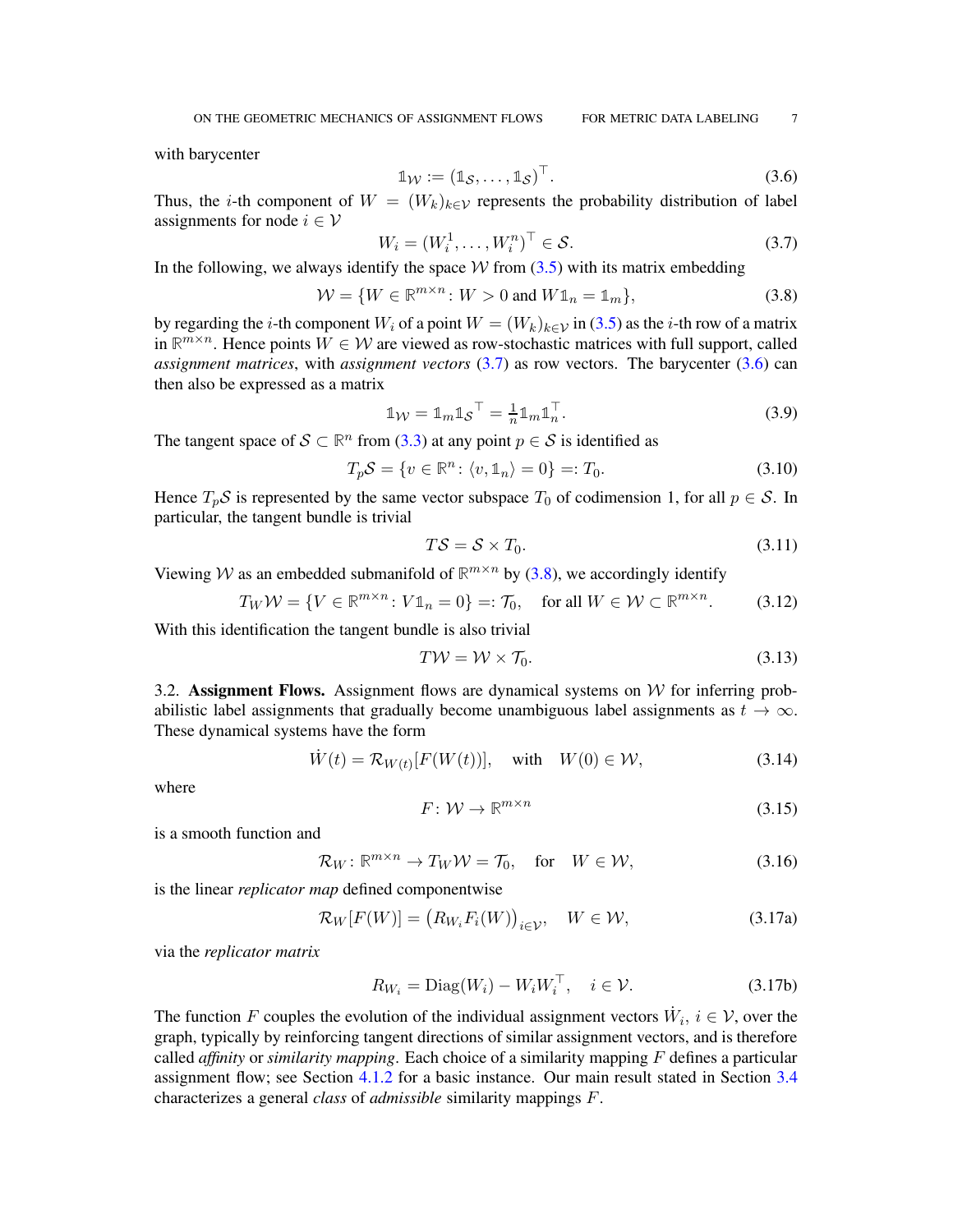<span id="page-7-0"></span>3.3. Fisher-Rao Metric. From an information geometric viewpoint [\[AN00,](#page-21-6) [AJLS17\]](#page-21-9), the canonical Riemannian structure on S is given by the *Fisher-Rao (information) metric*

$$
g_p(u, v) := \left\langle u, \frac{v}{p} \right\rangle, \quad \text{for all } p \in \mathcal{S} \text{ and } u, v \in T_0. \tag{3.18}
$$

This naturally extends to the product manifold structure of  $\mathcal{W}(3.5)$  $\mathcal{W}(3.5)$  via the product metric

<span id="page-7-2"></span>
$$
g_W(U, V) := \sum_{i \in [m]} g_{W_i}(U_i, V_i) = \left\langle U, \frac{V}{W} \right\rangle, \quad \text{for all } W \in \mathcal{W} \text{ and } U, V \in \mathcal{T}_0. \tag{3.19}
$$

which turns the assignment manifold  $W$  into a Riemannian manifold.

The orthogonal projection onto  $T_0$  and  $\mathcal{T}_0$ , respectively, with respect to the Euclidean inner product are given by

$$
P_{T_0}: \mathbb{R}^n \to T_0, \qquad P_{T_0} := I_n - \frac{1}{n} \mathbb{1}_n \mathbb{1}_n \in \mathbb{R}^{n \times n}, \qquad (3.20a)
$$

$$
\mathcal{P}_{\mathcal{T}_0}: \mathbb{R}^{m \times n} \to \mathcal{T}_0, \qquad \qquad \mathcal{P}_{\mathcal{T}_0}[A] := (P_{T_0} A_i)_{i \in \mathcal{V}}.\tag{3.20b}
$$

Next, we return to the replicator mappings [\(3.17\)](#page-6-4). The linear mapping

<span id="page-7-8"></span>
$$
R_p: \mathbb{R}^n \to T_0, \qquad R_p = \text{Diag}(p) - pp^\top \in \mathbb{R}^{n \times n} \tag{3.21}
$$

is symmetric

<span id="page-7-1"></span>
$$
R_p^* = R_p^\top = R_p,\tag{3.22}
$$

satisfies the relations

$$
R_p = R_p P_{T_0} = P_{T_0} R_p, \tag{3.23a}
$$

$$
\ker(R_p) = \mathbb{R} \mathbb{1}_n,\tag{3.23b}
$$

and the restriction  $R_p|_{T_0}: T_0 \to T_0$  to the linear subspace  $T_0 \subset \mathbb{R}^n$  is a linear isomorphism with inverse given by [\[SS21,](#page-21-14) Lem. 3.1]

$$
(R_p|_{T_0})^{-1}u = P_{T_0}\operatorname{Diag}\left(\frac{1}{p}\right)u = P_{T_0}\frac{u}{p}, \quad \text{for all } u \in T_0. \tag{3.24}
$$

Likewise, the replicator operator  $\mathcal{R}_W$ :  $\mathbb{R}^{m \times n} \to \mathcal{T}_0$  satisfies for all  $W \in \mathcal{W}$ 

<span id="page-7-4"></span>
$$
\mathcal{R}_W = \mathcal{R}_W \circ \mathcal{P}_{\mathcal{T}_0} = \mathcal{P}_{\mathcal{T}_0} \circ \mathcal{R}_W \tag{3.25}
$$

and the restriction to the linear subspace  $\mathcal{T}_0 \subset \mathbb{R}^{m \times n}$  is a linear isomorphism with inverse

<span id="page-7-5"></span>
$$
\left(\mathcal{R}_W|\mathcal{T}_0\right)^{-1}[U] = \mathcal{P}_{\mathcal{T}_0}\left[\frac{U}{W}\right], \quad \text{for all } U \in \mathcal{T}_0. \tag{3.26}
$$

Since all the components  $R_{W_i}$  of  $\mathcal{R}_W$  are symmetric, we have for all  $X, Y \in \mathbb{R}^{m \times n}$ 

<span id="page-7-3"></span>
$$
\langle R_W[X], Y \rangle = \sum_{i \in [m]} \langle R_{W_i} X_i, Y_i \rangle \stackrel{(3.22)}{=} \sum_{i \in [m]} \langle X_i, R_{W_i} Y_i \rangle = \langle X, \mathcal{R}_W[Y] \rangle, \tag{3.27}
$$

showing that  $\mathcal{R}_W$  is self-adjoint  $\mathcal{R}_W^* = \mathcal{R}_W$  with respect to the matrix inner product. There is also a relation between the Fisher-Rao metric and the matrix inner product in terms of the replicator operator.

<span id="page-7-6"></span>**Lemma 3.1.** At any point  $W \in W$ , the replicator operator  $\mathcal{R}_W$  transforms the Riemannian *metric into the matrix inner product*

<span id="page-7-7"></span>
$$
g_W(\mathcal{R}_W[U], V) = \langle U, V \rangle, \quad \text{for all} \quad U, V \in T_W \mathcal{W} = \mathcal{T}_0. \tag{3.28}
$$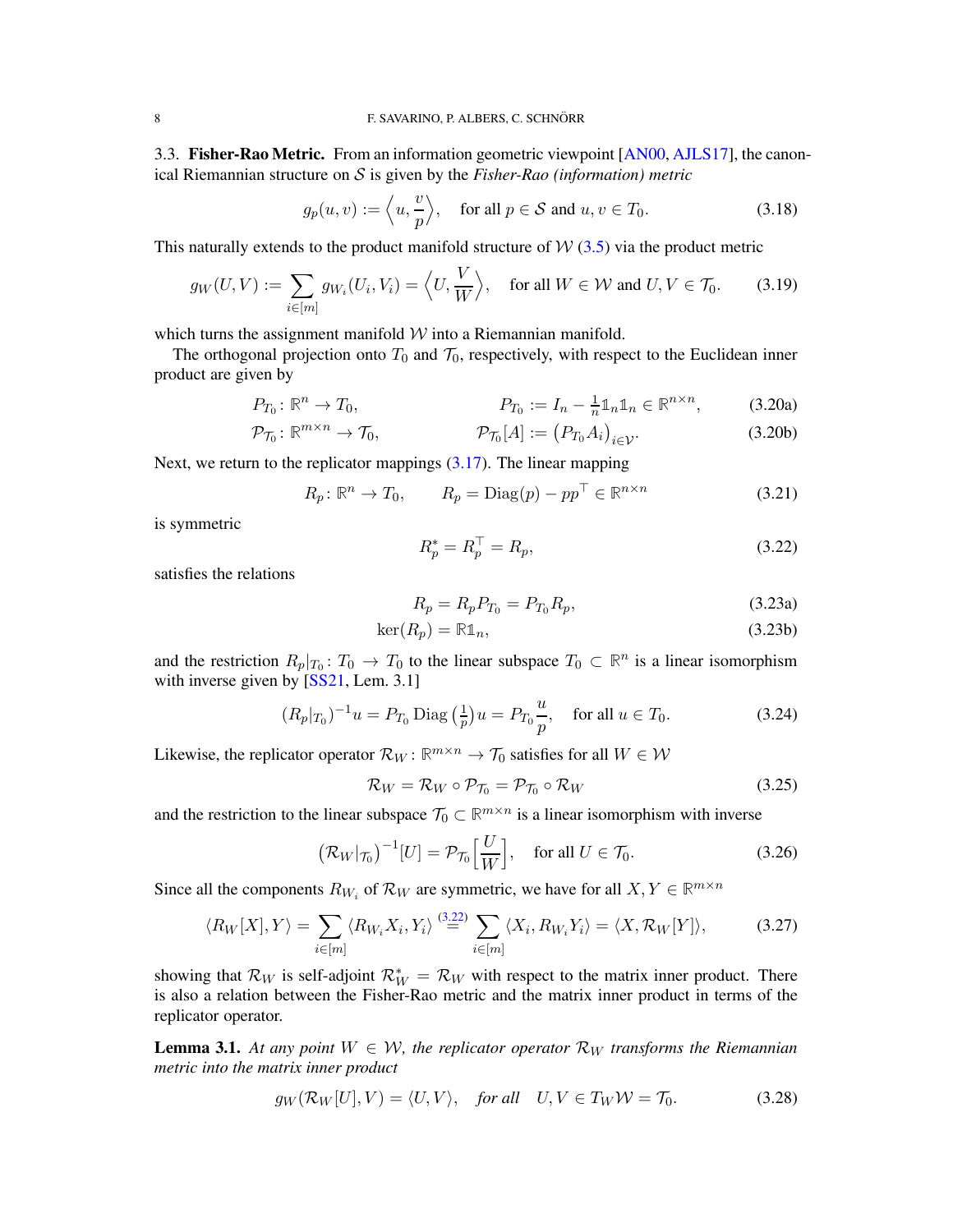*Proof.* Using the properties of the replicator operator  $\mathcal{R}_W$  directly results in

$$
g_W(\mathcal{R}_W[U], V) \stackrel{(3.19)}{=} \left\langle \mathcal{R}_W[U], \frac{V}{W} \right\rangle \stackrel{(3.27)}{=} \left\langle U, \mathcal{R}_W\left[\frac{V}{W}\right] \right\rangle \tag{3.29a}
$$

$$
\stackrel{(3.25)}{=} \left\langle U, \mathcal{R}_W \circ \mathcal{P}_{\mathcal{T}_0} \left[ \frac{V}{W} \right] \right\rangle \stackrel{(3.26)}{=} \left\langle U, V \right\rangle \tag{3.29b}
$$

<span id="page-8-6"></span>**Corollary 3.2.** Let  $J: W \to \mathbb{R}$  be a smooth function and assume there is a smooth map Ψ: W → **R** m×n *such that the differential of* J *takes the form*

$$
dJ|_W[V] = \langle \Psi(W), V \rangle \quad \text{for all } W \in \mathcal{W} \text{ and } V \in T_W \mathcal{W} = T_0 \tag{3.30}
$$

*with respect to the matrix inner product*  $\langle \cdot, \cdot \rangle$ *. Then, the Riemannian gradient of* J *is given by* 

$$
\operatorname{grad}^{g} J(W) = \mathcal{R}_{W}[\Psi(W)] \quad \text{for all } W \in \mathcal{W}
$$
\n(3.31)

*Proof.* Let  $V \in T_W W = T_0$  be arbitrary. As a consequence of Lemma [3.1,](#page-7-6)

$$
dJ|_W[V] = g_W(\mathcal{R}_W[\Psi(W)], V) \quad \text{for all } V \in T_W \mathcal{W} = \mathcal{T}_0,
$$
 (3.32)

with  $\mathcal{R}_W[\Psi(W)] \in T_W \mathcal{W} = \mathcal{T}_0$ . Since this uniquely determines the Riemannian gradient of  $J$ , the statement follows.

For functions  $J: \mathcal{W} \to \mathbb{R}$  extending onto an open set, the above lemma directly implies a relation between the Riemannian gradient and the usual gradient, a result that is already well known [\[AJLS17,](#page-21-9) Prop. 2.2]. For this, suppose  $\tilde{J}: U \to \mathbb{R}$  is a smooth extension of J defined on some open set  $U \subset \mathbb{R}^{m \times n}$  containing W, i.e.  $\widetilde{J}|_{W} = J$ . Then,  $\Psi(W)$  can be chosen as the usual gradient with respect to the matrix inner product  $\partial \tilde{J}(W) \in \mathbb{R}^{m \times n}$  and the Riemannian gradient of  $J$  is given by

$$
\operatorname{grad}^{g} J(W) = \mathcal{R}_{W}[\partial \widetilde{J}(W)], \quad \text{for all } W \in \mathcal{W}.
$$
 (3.33)

<span id="page-8-0"></span>3.4. The Action Functional. Our main result is summarized in the following theorem. It refers to affinity functions  $F: W \to \mathbb{R}^{m \times n}$  introduced in and discussed after equation [\(3.14\)](#page-6-5). Applying the identifications  $T_W W = T_0$  from [\(3.12\)](#page-6-6) and  $T_{F(W)} \mathbb{R}^{m \times n} = \mathbb{R}^{m \times n}$  for every  $W \in \mathcal{W}$  allows to view the differential of F as a linear operator

$$
dF|_{W} \colon \mathcal{T}_0 \to \mathbb{R}^{m \times n}.\tag{3.34}
$$

The adjoint of  $dF|_W$  with respect to the standard matrix inner product [\(1.5\)](#page-2-4) on  $\mathbb{R}^{m \times n}$  and  $\mathcal{T}_0 \subset \mathbb{R}^{m \times n}$  is denoted by

<span id="page-8-2"></span>
$$
dF|_W^* \colon \mathbb{R}^{m \times n} \to \mathcal{T}_0. \tag{3.35}
$$

<span id="page-8-1"></span>**Theorem 3.3.** Let  $F: W \to \mathbb{R}^{m \times n}$  be an affinity map and  $W: [t_0, t_1] \to W$  a solution of the *corresponding assignment flow* [\(3.14\)](#page-6-5)*. Then* W(t) *is a critical point of the action functional*

<span id="page-8-4"></span>
$$
\mathcal{L}(W) = \int_{t_0}^{t_1} \frac{1}{2} ||\dot{W}(t)||_g^2 + \frac{1}{2} \sum_{i \in \mathcal{V}} \text{Var}_{W_i(t)} \big( F_i(W(t)) \big) dt,\tag{3.36}
$$

*if and only if the affinity function* F *fulfills the condition*

<span id="page-8-3"></span>
$$
0 = \mathcal{R}_{W(t)} \circ (dF|_{W(t)} - dF|_{W(t)}^{*}) \circ \mathcal{R}_{W(t)}[F(W(t))] \quad \text{for } t \in [t_0, t_1], \tag{3.37}
$$

where  $dF|_{V}^{*}$  $_{W(t)}^{*}$  is the adjoint linear operator of  $dF|_{W(t)}$  from [\(3.35\)](#page-8-2) and  $\mathcal{R}_{W(t)}$  is the replicator *operator defined by* [\(3.17a\)](#page-6-7)*. This condition is equivalent to the Euler-Lagrange equation*

<span id="page-8-5"></span>
$$
D_t^g \dot{W}(t) = \frac{1}{2} \sum_{i \in \mathcal{V}} \text{grad}^g \text{Var}_{W_i(t)} \big( F_i(W(t)) \big) \quad \text{for } t \in [t_0, t_1]. \tag{3.38}
$$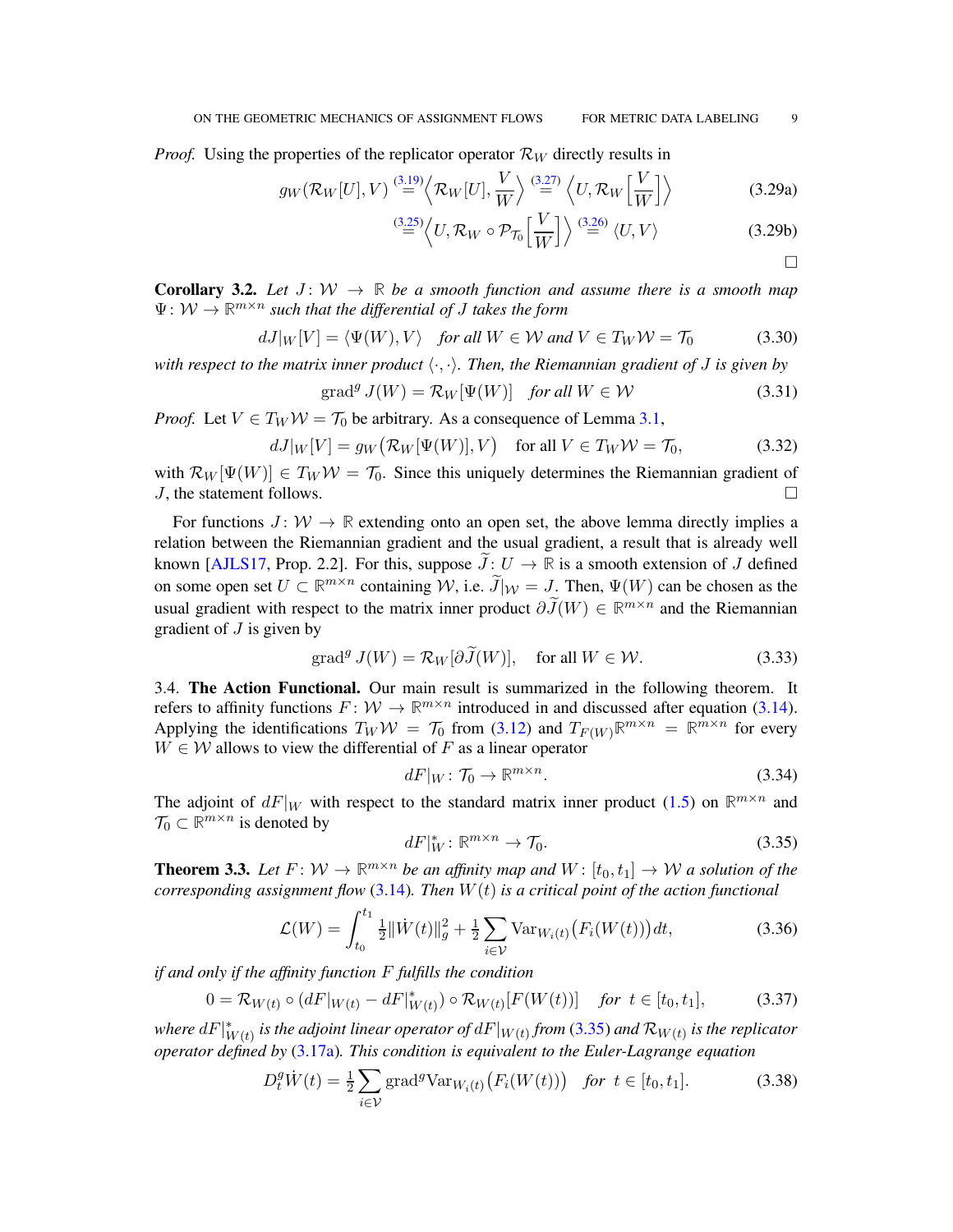Remark 3.4. Theorem [3.3](#page-8-1) characterizes the class of affinity functions, in terms of condition  $(3.37)$ , for which solutions to the assignment flow equation  $(3.14)$  are stationary points of the action functional  $(3.36)$  and the Euler-Lagrange equation  $(3.38)$ , respectively. We defer most of the further discussion to Section [4](#page-12-0) but mention one important point here. Since every first-order ODE can trivially be described as a special case of the Euler-Lagrange equation of some quadratic Lagrangian it is worth pointing out that the Lagrangian  $\mathcal L$  in Theorem [3.3](#page-8-1) is *classical*, that is, of the form *kinetic minus potential energy*. In particular, the potential  $-\frac{1}{2}$  $\frac{1}{2} \sum_{i \in \mathcal{V}} \text{Var}_{W_i(t)}(F_i(W(t)))$  (note the minus sign) is a non-positive function. Solutions of the assignment flow equation  $(3.14)$  correspond precisely to those solutions of the Euler-Lagrange equation with energy  $0$ . Since  $0$  is the maximum of the potential this energy value is precisely the Mañé critical value of this Lagrangian system, see Section [4](#page-12-0) for further remarks.

We proceed with Lemmata to prepare the proof of Theorem [3.3.](#page-8-1)

<span id="page-9-3"></span>**Lemma 3.5.** *Let*  $p \in S$  *and*  $f \in \mathbb{R}^n$ *. Then* 

$$
||R_p f||_g^2 = \langle f, R_p f \rangle = \mathbb{E}_p[f^2] - (\mathbb{E}_p[f])^2 = \text{Var}_p(f).
$$
 (3.39)

*Thus, for*  $W \in \mathcal{W}$  and  $F \in \mathbb{R}^{m \times n}$ , we have

<span id="page-9-5"></span>
$$
\|\mathcal{R}_W[F]\|_g^2 = \langle F, \mathcal{R}_W[F] \rangle = \sum_{i \in \mathcal{V}} \text{Var}_{W_i}(F_i). \tag{3.40}
$$

*Proof.* We have

$$
||R_p f||_g^2 = g_p(R_p f, R_p f) \stackrel{(3.28)}{=} \langle f, R_p f \rangle \stackrel{(3.21)}{=} \langle f, p \diamond f - \langle p, f \rangle p \rangle \tag{3.41a}
$$

$$
= \langle f^{\diamond 2}, p \rangle - \langle f, p \rangle^2 = \mathbb{E}_p[f^2] - (\mathbb{E}_p[f])^2 = \text{Var}_p(f). \tag{3.41b}
$$

Therefore, it follows

$$
\|\mathcal{R}_W[F]\|_g^2 \stackrel{(3.28)}{=} \langle F, \mathcal{R}_W[F] \rangle \stackrel{(3.17a)}{=} \sum_{i \in [m]} \langle F_i, R_{W_i} F_i \rangle = \sum_{i \in \mathcal{V}} \text{Var}_{W_i}(F_i) \tag{3.42}
$$

<span id="page-9-4"></span><span id="page-9-2"></span> $\Box$ 

Next, we compute the differential of the assignment flow vector field  $(3.14)$  viewed as a mapping

<span id="page-9-0"></span> $\mathcal{R}[F]: \mathcal{W} \to \mathcal{T}_0, \qquad W \mapsto \mathcal{R}[F](W) := \mathcal{R}_W[F(W)].$  (3.43)

<span id="page-9-1"></span>**Lemma 3.6.** With the identifications  $T_W W = T_0$  and  $T_{\mathcal{R}_W[F(W)]} W = T_0$  due to [\(3.12\)](#page-6-6), the *differential of the mapping* [\(3.43\)](#page-9-0) *is a linear map*  $d\mathcal{R}[F||_W : \mathcal{T}_0 \to \mathcal{T}_0$ *, given by* 

$$
d\mathcal{R}[F]|_W[V] = \mathcal{R}_W \circ dF|_W[V] + \mathcal{B}(W, F(W))[V], \qquad V \in \mathcal{T}_0,
$$
\n(3.44a)

*where the i-th row of the linear map*  $\mathcal{B}(W, F(W))$ :  $\mathcal{T}_0 \to \mathcal{T}_0$  *is defined via matrix multiplication* 

$$
(\mathcal{B}(W,F)[V])_i := B(W_i, F_i)V_i, \qquad i \in \mathcal{V}, \quad W \in \mathcal{W}, \ F \in \mathbb{R}^{m \times n}, \tag{3.44b}
$$

*with matrix* B *given by*

$$
B(p, f) := \text{Diag}(f) - \langle p, f \rangle I_n - pf^\top, \qquad p \in \mathcal{S}, f \in \mathbb{R}^n. \tag{3.44c}
$$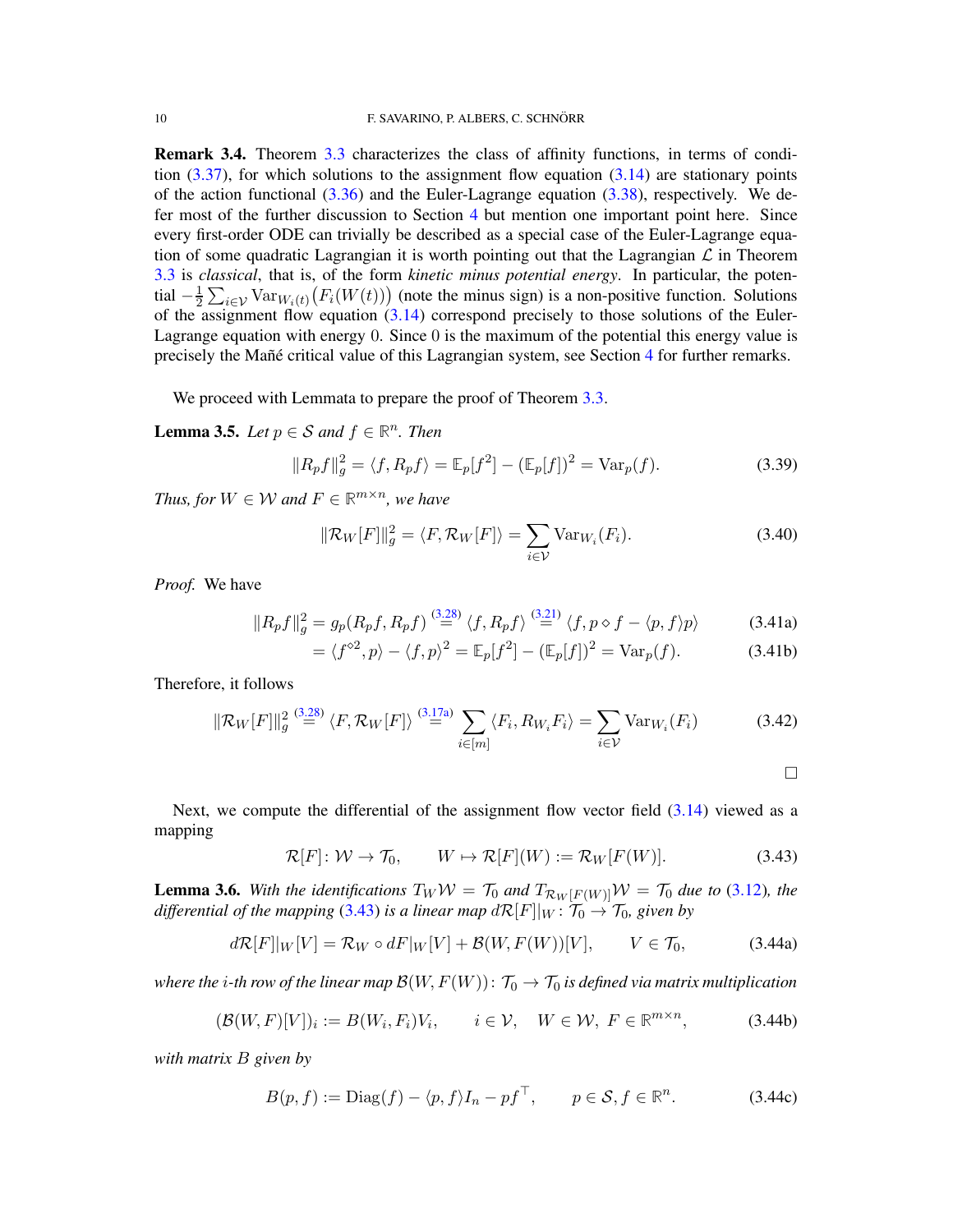*Proof.* A short calculation shows  $\langle B(W_i, F_i(W))V_i, \mathbb{1}_n \rangle = 0$  for all  $i \in \mathcal{V}$ , that is  $\mathcal{B}(W, X)[V] \in$  $\mathcal{T}_0$ . Let  $\eta: (-\varepsilon, \varepsilon) \to W$  be a curve with  $\eta(0) = W$  and  $\dot{\eta}(0) = V$ . Keeping in mind  $R_p = \text{Diag}(p) - pp^\top$ , we obtain for each row vector indexed by  $i \in \mathcal{V}$ 

$$
\left(d\mathcal{R}[F]|_W[V]\right)_i = \frac{d}{dt}R_{\eta_i(t)}F_i(\eta(t))\big|_{t=0} = \frac{d}{dt}R_{\eta_i(t)}\big|_{t=0}F_i(W) + R_{W_i}\frac{d}{dt}F_i(\eta(t))\big|_{t=0}
$$
\n(3.45a)\n
$$
= \left(\text{Diag}(V_i) - V_iW_i^\top - W_iV_i^\top\right)F_i(W) + \left(\mathcal{R}_W\left[\frac{d}{dt}F(\eta(t))\right]_{t=0}\right). \quad (3.45b)
$$

$$
= \left( \text{Diag}(V_i) - V_i W_i^{\top} - W_i V_i^{\top} \right) F_i(W) + \left( \mathcal{R}_W \left[ \frac{d}{dt} F(\eta(t)) \big|_{t=0} \right] \right)_i \tag{3.45b}
$$

$$
= \left( \mathcal{B}(W, F(W))[V] \right) + \left( \mathcal{R}_W \circ dF|_{W}[V] \right).
$$

$$
= \left(\mathcal{B}(W, F(W))[V]\right)_i + \left(\mathcal{R}_W \circ dF|_W[V]\right)_i,\tag{3.45c}
$$

where  $\text{Diag}(V_i)F_i(W) = \text{Diag}(F_i(W))V_i$  and  $V_i^{\top}F_i(W) = F_i(W)^{\top}V_i$  was used to obtain the last equality.  $\Box$ 

Next, we consider the covariant derivative of a vector fields along a curve  $p: I \to S$ , with *I* ⊂ **R** an interval. Due to  $TS = S \times T_0$ , we view a vector field  $v(t)$  along  $p(t)$  as a map  $v: I \to T_0$ , and also its usual time derivative  $\dot{v}: I \to T_0$ , since  $T_0$  is a vector space. Defining

<span id="page-10-0"></span>
$$
A: \mathcal{S} \times T_0 \to T_0, \qquad (p, v) \mapsto A(p, v) := \frac{v^{\diamond 2}}{p} - ||v||_g^2 p \tag{3.46}
$$

and using the expression from [\[AJLS17,](#page-21-9) Eq. (2.60)] (with  $\alpha$  set to 0), the covariant derivative  $D_t^g$  $y<sup>y</sup>$  v of v is related to  $\dot{v}$  by

$$
D_t^g v(t) = \dot{v}(t) - \frac{1}{2} \frac{(v(t))^{22}}{p(t)} + \frac{1}{2} ||v(t)||_g^2 p(t) = \dot{v}(t) - \frac{1}{2} A(p(t), v(t)).
$$
 (3.47)

Similarly, as a consequence of  $T W = W \times T_0$ , we regard a vector field  $V(t)$  along a curve  $W: I \to W$  as a mapping  $V: I \to \mathcal{T}_0$ , and likewise  $\dot{V}: I \to \mathcal{T}_0$ . Since the covariant derivative on a product manifold equipped with a product metric is the componentwise application of the individual covariant derivatives, the covariant derivative of  $V$  on  $W$  has the form

<span id="page-10-6"></span>
$$
D_t^g V(t) = \dot{V}(t) - \frac{1}{2} \mathcal{A}(W(t), V(t)),
$$
\n(3.48)

with *i*-th row of the last term given componentwise by  $(3.46)$ 

<span id="page-10-4"></span>
$$
\mathcal{A} \colon \mathcal{W} \times \mathcal{T}_0 \to \mathcal{T}_0, \qquad (\mathcal{A}(W, V))_i = A(W_i, V_i) \quad \text{for all } i \in [m]. \tag{3.49}
$$

The *acceleration* of a curve  $W(t)$  on W is the covariant derivative of its velocity vector field  $V(t) := \dot{W}(t)$ , related to the ordinary time derivative  $\dot{V} = \ddot{W}$  in  $\mathbb{R}^{m \times n}$  by

<span id="page-10-1"></span>
$$
D_t^g \dot{W}(t) = \ddot{W}(t) - \frac{1}{2} \mathcal{A}(W(t), \dot{W}(t)).
$$
\n(3.50)

<span id="page-10-5"></span>**Lemma 3.7.** *Suppose*  $W: I \rightarrow W$  *is a solution of the assignment flow* [\(3.14\)](#page-6-5)*. Then the acceleration of*  $W(t)$  *in terms of the covariant derivative of*  $\dot{W}(t)$  *takes the form* 

<span id="page-10-2"></span>
$$
D_t^g \dot{W} = \mathcal{R}_W \circ dF|_W \circ \mathcal{R}_W[F(W)] + \frac{1}{2} \mathcal{A}(W, \mathcal{R}_W[F(W)]). \tag{3.51}
$$

*Proof.* Since  $W(t)$  is a solution of  $\dot{W}(t) = \mathcal{R}_{W(t)}[F(W(t))]$ , the second derivative  $\ddot{W}(t) =$  $\frac{d}{dt}\dot{W}(t)$  takes the form (to simplify notation we omit the argument t)

$$
\ddot{W} = \frac{d}{dt} \mathcal{R}_W[F(W)] = d\mathcal{R}[F]|_W[\dot{W}] \stackrel{\text{Lem. 3.6}}{=} \mathcal{R}_W \circ dF|_W[\dot{W}] + \mathcal{B}(W, F(W))[\dot{W}] \tag{3.52a}
$$

$$
= \mathcal{R}_W \circ dF|_W \circ \mathcal{R}_W[F(W)] + \mathcal{B}(W, F(W))[\mathcal{R}_W[F(W)]], \tag{3.52b}
$$

where B is defined by [\(3.44b\)](#page-9-2). We have  $\langle f, R_p f \rangle = ||R_p f||_g^2$  by Lemma [3.5](#page-9-3) and using [\(3.44c\)](#page-9-4)

$$
B(p, f)R_p f = (f - \langle p, f \rangle \mathbb{1}_n) \diamond (R_p f) - \langle f, R_p f \rangle p \tag{3.53a}
$$

<span id="page-10-3"></span>
$$
= \frac{1}{p}(R_p f)^{\diamond 2} - ||R_p f||_g^2 p = A(p, R_p f).
$$
 (3.53b)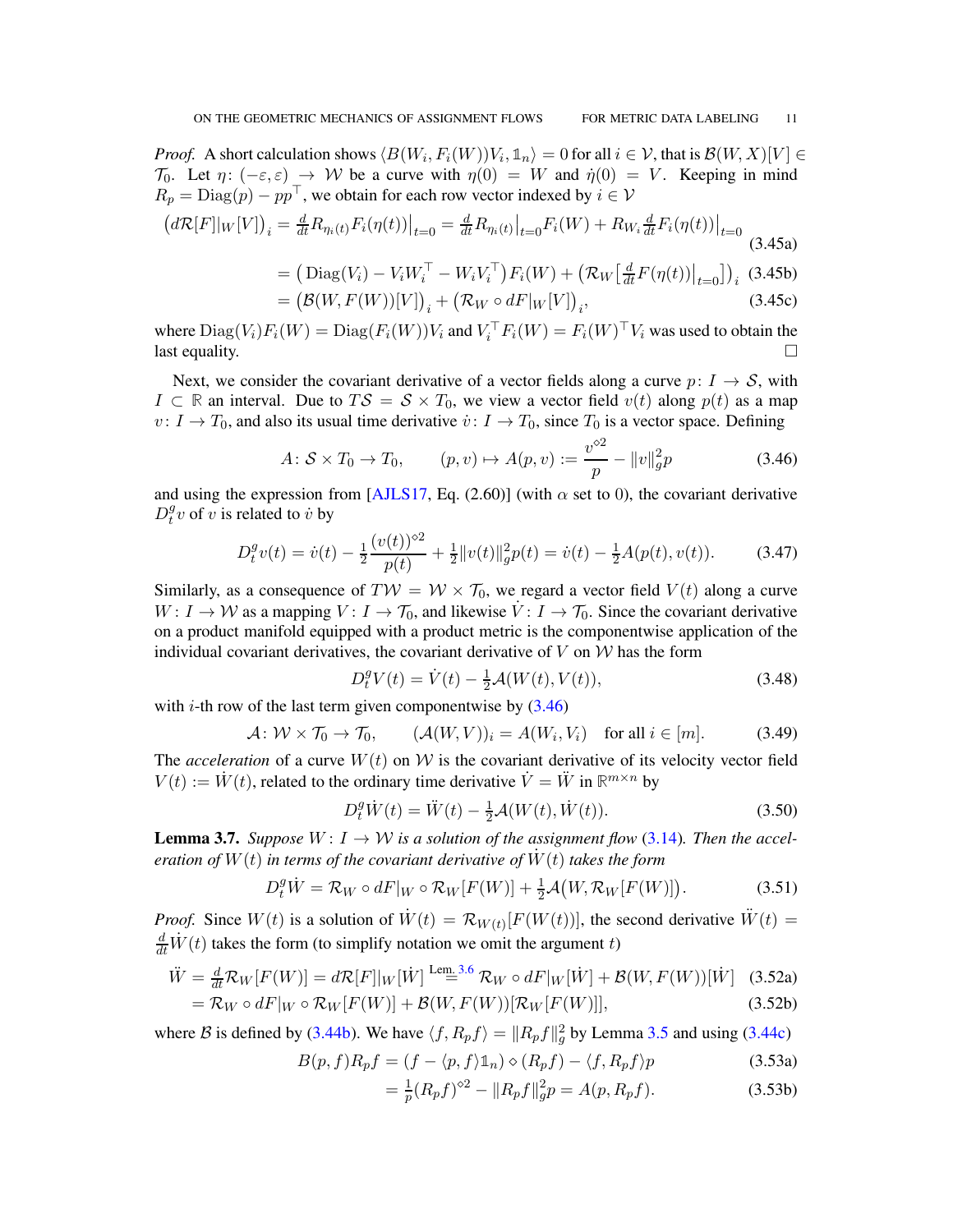This implies  $\mathcal{B}(W, F(W))[\mathcal{R}_W F(W)] = \mathcal{A}(W, \mathcal{R}_W F(W))]$  and results in the identity

$$
\ddot{W} = \mathcal{R}_W \circ dF|_W \circ \mathcal{R}_W[F(W)] + \mathcal{A}(W, \mathcal{R}_W[F(W)]). \tag{3.54}
$$

Substituting this expression into [\(3.50\)](#page-10-1) yields [\(3.51\)](#page-10-2).  $\Box$ 

As a final preparatory step, we define the potential

<span id="page-11-0"></span>
$$
G \colon \mathcal{W} \to \mathbb{R}, \qquad G(W) := -\frac{1}{2} \|\mathcal{R}_W[F(W)]\|_g^2 \stackrel{(3.40)}{=} -\frac{1}{2} \sum_{k \in \mathcal{V}} \text{Var}_{W_k}(F_k(W)) \tag{3.55}
$$

and compute its Riemannian gradient.

<span id="page-11-4"></span>Lemma 3.8. *The Riemannian gradient of the potential* G *from* [\(3.55\)](#page-11-0) *is given by*

<span id="page-11-1"></span>
$$
\text{grad}^g G(W) = -\mathcal{R}_W \circ dF|_W^* \circ \mathcal{R}_W[F(W)] - \frac{1}{2}\mathcal{A}(W, \mathcal{R}_W[F(W)]), \quad \forall W \in \mathcal{W}, \tag{3.56}
$$

where  $dF|_{V}^{*}$  $_{W(t)}^{*}$  is the adjoint linear operator of  $dF|_{W(t)}$  from [\(3.35\)](#page-8-2).

*Proof.* Let  $W \in \mathcal{W}$ . In the following, we derive the expression in [\(3.56\)](#page-11-1) by applying Corol-lary [3.2.](#page-8-6) To this end, take any  $V \in T_W W = T_0$  and let  $\eta: (-\varepsilon, \varepsilon) \to W$  be a curve with  $\eta(0) = W$  and  $\dot{\eta}(0) = V$ . Then

$$
dG|_W[V] = \frac{d}{dt}G(\eta(t))\Big|_{t=0} \stackrel{\text{Lem. 3.5}}{=} -\frac{1}{2}\frac{d}{dt}\big\langle F(\eta(t)), \mathcal{R}_{\eta(t)}[F(\eta(t))] \big\rangle\Big|_{t=0} \tag{3.57a}
$$

$$
= -\frac{1}{2} \langle \frac{d}{dt} F(\eta(t)) \big|_{t=0}, \mathcal{R}_{\eta(t)} F(\eta(t)) \rangle - \frac{1}{2} \langle F(\eta(t)), \frac{d}{dt} \mathcal{R}_{\eta(t)} F(\eta(t)) \big|_{t=0} \rangle \tag{3.57b}
$$

$$
= -\frac{1}{2} \langle dF|_{W}[V], \mathcal{R}_{W}[F(W)] \rangle - \frac{1}{2} \langle F(W), d\mathcal{R}[F]|_{W}[V] \rangle.
$$
 (3.57c)

Using the expression for  $d\mathcal{R}[F]|_W$  from Lemma [3.6](#page-9-1) and  $\mathcal{R}_W^* = \mathcal{R}_W$  from [\(3.27\)](#page-7-3), the second inner product takes the form

$$
\langle F(W), d\mathcal{R}[F]|_{W}[V] \rangle = \langle F(W), \mathcal{R}_{W} \circ dF|_{W}[V] \rangle + \langle F(W), \mathcal{B}(W, F(W))[V] \rangle \quad (3.58a)
$$

$$
= \langle dF|_{W}^{*} \circ \mathcal{R}_{W}[F(W)], V \rangle + \langle \mathcal{B}^{*}(W, F(W))[F(W)], V \rangle. \tag{3.58b}
$$

Substituting back this formula into the above expression for  $dG|_W$  together with the expression

$$
\langle dF|_W[V], \mathcal{R}_W[F(W)] \rangle = \langle V, dF|_W^* \circ \mathcal{R}_W[F(W)] \rangle \tag{3.59}
$$

for the first inner product, results in

$$
dG|_W[V] = \langle -dF|_W^* \circ \mathcal{R}_W[F(W)] - \frac{1}{2} \mathcal{B}^*(W, F(W))[F(W)], V \rangle \tag{3.60a}
$$

$$
= \langle \Psi(W), V \rangle. \tag{3.60b}
$$

Due to Corollary [3.2,](#page-8-6) the Riemannian gradient is given by

$$
\operatorname{grad}^g G(W) = \mathcal{R}_W[\Psi(W)] \tag{3.61a}
$$

$$
= -\mathcal{R}_W \circ dF|_W^* \circ \mathcal{R}_W[F(W)] - \frac{1}{2}\mathcal{R}_W[\mathcal{B}^*(W, F(W))[F(W)]]. \tag{3.61b}
$$

Regarding the adjoint mapping  $\mathcal{B}^*$ , we have

<span id="page-11-3"></span><span id="page-11-2"></span>
$$
(\mathcal{B}^*(W, F)[U])_i = B(W_i, F_i)^\top U_i \quad \text{for all } i \in \mathcal{V}
$$
 (3.62)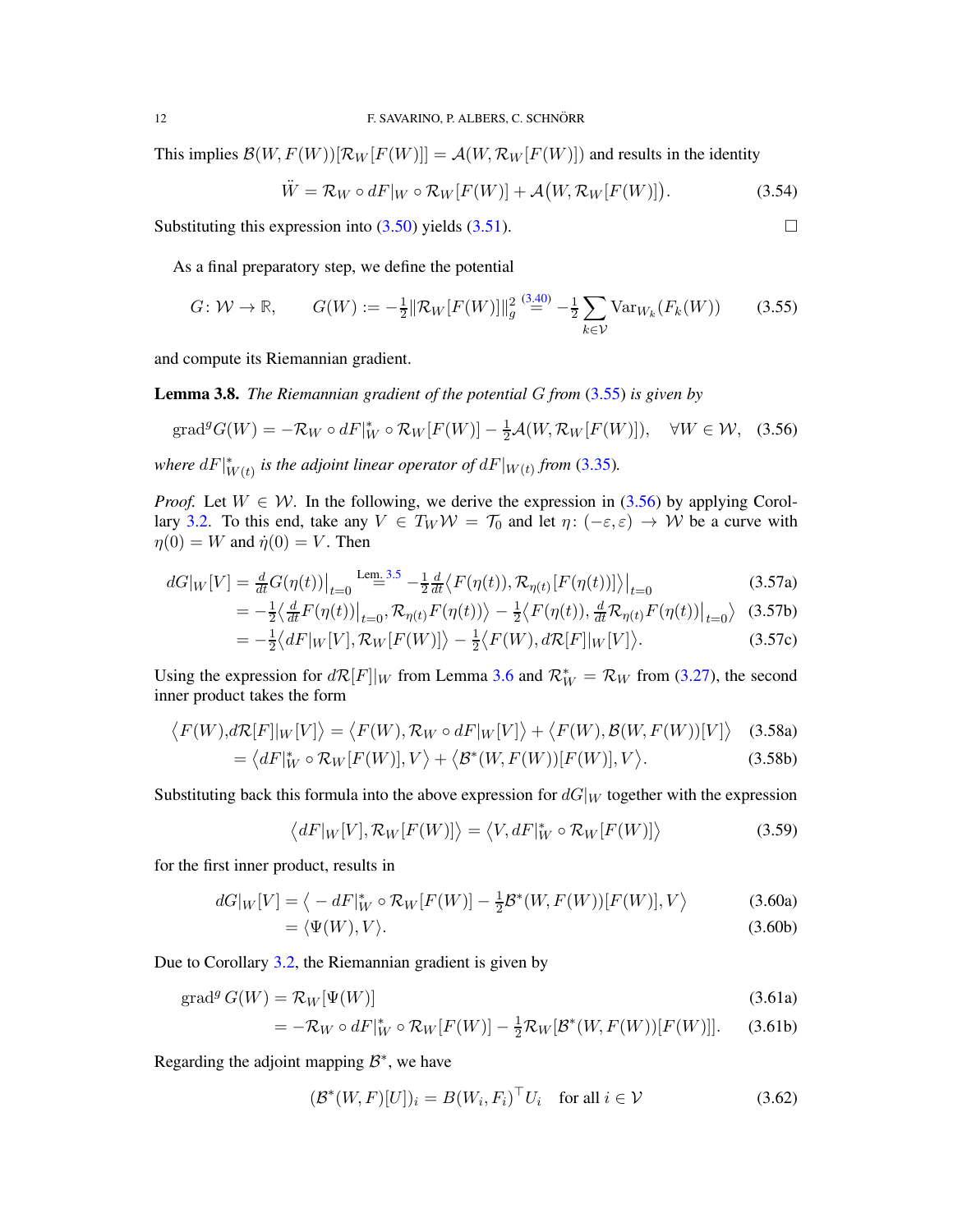and by  $(3.44c)$ 

$$
B(p, f)R_p = (\text{Diag}(f) - \langle p, f \rangle I_n - pf^\top)(\text{Diag}(p) - pp^\top)
$$
(3.63a)

$$
= \text{Diag}(f \diamond p) - \langle p, f \rangle \text{Diag}(p) - p(f \diamond p)^{\top}
$$
\n(3.63b)

$$
- (f \diamond p)p^{\top} + \langle p, f \rangle pp^{\top} + pp^{\top}fp^{\top}
$$
\n
$$
(5.656)
$$

$$
= (\text{Diag}(p) - pp^{\top})(\text{Diag}(f) - \langle p, f \rangle I_n - fp^{\top})
$$
\n(3.63c)

$$
=R_p B(p, f)^\top. \tag{3.63d}
$$

Thus, by [\(3.53\)](#page-10-3), we obtain  $R_p B(p, f)^\top f = A(p, R_p f)$  and consequently by the componentwise definitions of  $\mathcal{B}^*$  in [\(3.62\)](#page-11-2),  $\overline{\mathcal{A}}$  in [\(3.49\)](#page-10-4) and  $\mathcal{R}_W$  in [\(3.17a\)](#page-6-7),

$$
\mathcal{R}_W[\mathcal{B}^*(W, F(W))[F(W)]] = \mathcal{A}(W, \mathcal{R}_W[F(W)]). \tag{3.64}
$$

Substitution into  $(3.61)$  yields  $(3.56)$ .

*Proof of Theorem [3.3.](#page-8-1)* Due to Lemma [3.5,](#page-9-3) the Lagrangian of the action functional [\(3.36\)](#page-8-4) has the form

<span id="page-12-2"></span>
$$
L(W, V) = \frac{1}{2} ||V||_g^2 - G(W),
$$
\n(3.65)

with  $G(W)$  defined by [\(3.55\)](#page-11-0). Therefore, the Euler-Lagrange equation [\(3.38\)](#page-8-5) is a direct consequence of Proposition [2.1.](#page-5-6) Due to Lemma [3.7](#page-10-5) and [3.8,](#page-11-4) the expression for the acceleration of  $W(t)$  and the Riemannian gradient of G at  $W(t)$  both contain the term

$$
\frac{1}{2}\mathcal{A}(W(t), \mathcal{R}_{W(t)}[F(W(t))])\tag{3.66}
$$

with opposite signs, which yields the relation

$$
D_t^g \dot{W}(t) + \text{grad}^g G(W(t))
$$
  
=  $\mathcal{R}_{W(t)} \circ dF|_{W(t)} \circ \mathcal{R}_{W(t)}[F(W(t))] - \mathcal{R}_{W(t)} \circ dF|_{W(t)}^* \circ \mathcal{R}_{W(t)}[F(W(t))]$   
=  $\mathcal{R}_{W(t)} \circ (dF|_{W(t)} - dF|_{W(t)}^*) \circ \mathcal{R}_{W(t)}[F(W(t))].$ 

As a consequence, the characterization of F in  $(3.37)$  is equivalent to the Euler-Lagrange equa-tion [\(3.38\)](#page-8-5) and by Proposition [2.1](#page-5-6) equivalent to  $W(t)$  being a critical point of the action functional.

## 4. DISCUSSION

<span id="page-12-1"></span><span id="page-12-0"></span>4.1. Some Implications of Theorem [3.3.](#page-8-1) We discuss in the this section various properties and consequences of Theorem [3.3.](#page-8-1)

4.1.1. *Man˜e critical value. ´* In his influential work [\[Mn97\]](#page-21-15) Ma ˜n´e introduced *critical values* which should be interpreted as energy levels that mark important dynamical and geometric changes for the Euler–Lagrange flow, see [\[Abb13\]](#page-21-16) for a nice introduction. Dynamical properties at energies being equal to a Mañé critical value are often times hard to analyze. In general, there are various related Mañé critical values, however for classical Lagrangians such as  $L$ , e.g. [\(3.65\)](#page-12-2), in Theorem [3.3](#page-8-1) all of them agree and equal the maximum of the potential. As pointed out before the potential part of the Lagrangian  $\hat{L}$  is  $G(W) = -\frac{1}{2} \sum_{i \in \mathcal{V}} Var_{W_i(t)}(F_i(W(t)))$ which has 0 as maximum. At the same time solutions to the assignment flow equation  $(3.14)$ are precisely the solutions to the Euler-Lagrange equation  $(3.38)$  of energy 0, i.e. at the Mañé critical value of  $\mathcal{L}$ .

In the following, basic properties of the set of Mañé critical points on  $W$ 

<span id="page-12-3"></span>
$$
\mathcal{M}_{\text{crit}} := \operatorname{argmax}_{W \in \mathcal{W}} G(W) = G^{-1}(0) \tag{4.1}
$$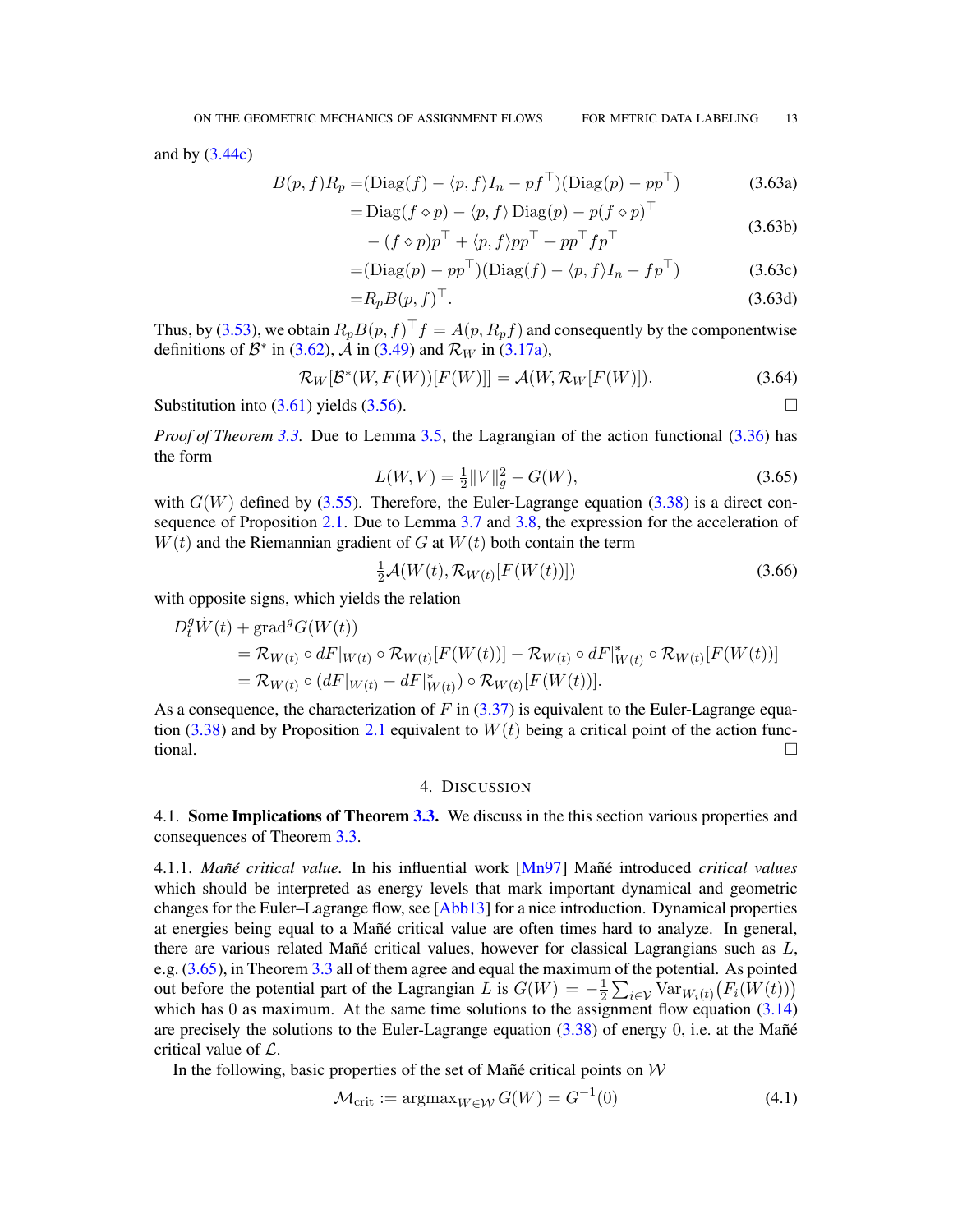<span id="page-13-1"></span>
$$
Q := \mathcal{W} \setminus \mathcal{M}_{\text{crit}} \tag{4.2}
$$

are actually be reparametrized geodesics of the so called *Jacobi metric* introduced below.

By Lemma [3.5,](#page-9-3) we have

<span id="page-13-2"></span>
$$
0 = G(W) \stackrel{(3.55)}{=} -\frac{1}{2} ||\mathcal{R}_W[F(W)]||_g^2 \iff 0 = \mathcal{R}_W[F(W)], \tag{4.3}
$$

that is the potential assumes its maximum at  $W$  if and only if  $W$  is an equilibrium point of the assignment flow [\(3.14\)](#page-6-5). Due to  $\mathcal{R}_W|_{\mathcal{T}_0}$  being a linear isomorphism by [\(3.26\)](#page-7-5), we further obtain

<span id="page-13-4"></span>
$$
0 = \mathcal{R}_W[F(W)] \stackrel{(3.25)}{=} \mathcal{R}_W |_{\mathcal{T}_0} \circ \mathcal{P}_{\mathcal{T}_0}[F(W)] \quad \Leftrightarrow \quad 0 = \mathcal{P}_{\mathcal{T}_0}[F(W)]. \tag{4.4}
$$

Thus, we need to consider the zero set of the smooth map

$$
\mathcal{P}_{\mathcal{T}_0} \circ F : \mathcal{W} \to \mathcal{T}_0. \tag{4.5}
$$

We restrict our analysis to affinity functions F for which the differential  $d(\mathcal{P}_{\mathcal{T}_0} \circ F)$  has constant rank on W, in the following denoted by r. To avoid the trivial case  $\mathcal{P}_{\mathcal{T}_0} \circ F \equiv \text{const}$  we further restrict to the case  $r \geq 1$ . A basic instance of this case is given in Section [4.1.2](#page-14-0) with F being a linear map.

Due to the Constant-Rank Level Set Theorem [\[Lee13,](#page-21-17) Thm. 5.12], the zero set

<span id="page-13-5"></span>
$$
(\mathcal{P}_{\mathcal{T}_0} \circ F)^{-1}(0) = G^{-1}(0) = \mathcal{M}_{\text{crit}} \subset \mathcal{W}
$$
\n
$$
(4.6)
$$

is a properly embedded submanifold of  $W$  with dimension

<span id="page-13-6"></span>
$$
\dim(\mathcal{M}_{\text{crit}}) = \dim(\mathcal{W}) - r \le \dim(\mathcal{W}) - 1. \tag{4.7}
$$

Since the dimension of  $\mathcal{M}_{\text{crit}}$  is strictly less than  $\dim(\mathcal{W})$ , it is a submanifold with measure zero in W [\[Lee13,](#page-21-17) Cor. 6.12]. Therefore, the complement  $Q$  [\(4.2\)](#page-13-1), that is the set of points W with  $G(W) < 0$ , is a dense ([\[Lee13,](#page-21-17) Prop. 6.8]) subset of W. According to [\[Lee13,](#page-21-17) Prop. 5.5], being properly embedded in W is equivalent to being a closed subset of  $W$  (in the subspace topology). Thus,  $Q$  is an open subset of W and consequently also a submanifold. Overall we have proven the following statement.

<span id="page-13-0"></span>**Proposition 4.1.** If the differential  $d(\mathcal{P}_{\mathcal{T}_0} \circ F)$  has constant rank  $r \geq 1$  on W, then the set Mcrit *of Man˜e critical points ´* [\(4.1\)](#page-12-3) *is a submanifold of* W *with measure zero and its complement*  $\mathcal{Q} \subset \mathcal{W}$  [\(4.2\)](#page-13-1) *is an open and dense subset.* 

Equipped with this result, we are now able to characterize solutions of the assignment flow  $(3.14)$  starting in  $Q$  as reparametrized geodesics.

**Definition 4.2.** ([\[AM87,](#page-21-13) Def. 3.7.6]). Let h be a Riemannian metric on M and  $G: M \to \mathbb{R}$  a potential. Assume C is a constant such that  $G(x) < C$  holds for all  $x \in M$ . Then the *Jacobi metric* is defined by

$$
h_C := (C - G)h. \tag{4.8}
$$

<span id="page-13-3"></span>Theorem 4.3. *(*[\[AM87,](#page-21-13) Thm. 3.7.7]*). Up to reparametrization, the base integral curves of the* Lagrangian  $L(x, v) = \frac{1}{2} ||v||_h^2 - G(x)$  with energy  $E_0$  are the same as geodesics of the Jacobi *metric*  $h_{E_0}$  *with energy* 1.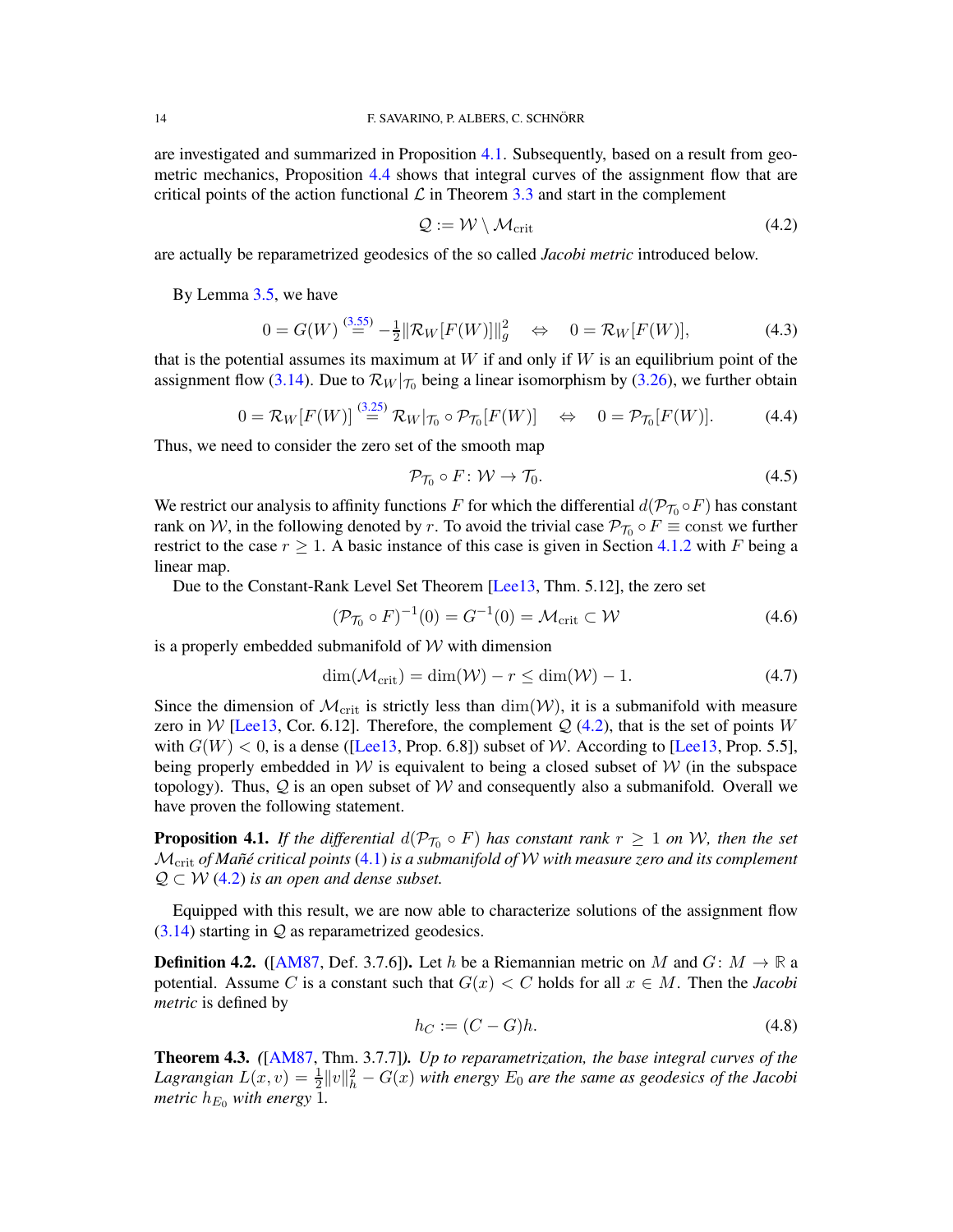Since  $G < 0$  on Q, we restrict our investigation to the Riemannian submanifold  $(Q, g|_Q)$ and set  $C := 0$ , resulting in the Jacobi metric  $h_0 = (-G)g|_{Q}$  of the form

<span id="page-14-2"></span>
$$
(h_0)_W \stackrel{(3.55)}{=} \frac{1}{2} \sum_{k \in \mathcal{V}} \text{Var}_{W_k}(F_k(W)) g_W \quad \text{for any point } W \in \mathcal{Q}.
$$

Now, let  $W(t)$  be an integral curve of the assignment flow [\(3.14\)](#page-6-5). If the initial value  $W(0)$  lies in  $Q$ , then the entire integral curve  $W(t)$  remains in  $Q$ . This is a consequence of Mañé critical points being equilibrium points by [\(4.3\)](#page-13-2) and the fact that the assignment flow is a first-order ODE. If additionally  $W(t)$  is a critical point of the action functional  $\mathcal L$  from Theorem [3.3,](#page-8-1) then  $W(t)$  is a base integral curve with energy  $E_0 = 0$ . Thus, Theorem [4.3](#page-13-3) directly implies the following statement.

<span id="page-14-1"></span>**Proposition 4.4.** Let  $W(t)$  be an integral curve of the assignment flow [\(3.14\)](#page-6-5). If  $W(t)$  is a *critical point of the action function*  $\mathcal L$  *in Theorem* [3.3](#page-8-1) with initial value  $W(0) \in \mathcal Q$ , then, up to *reparametrization,* W(t) *is a geodesic of the Jacobi metric* [\(4.9\)](#page-14-2)*.*

Remark 4.5. It is important to note that the previous statement is only true for solutions of the assignment flow, which is a first-order ODE. A general solution of the second-order ODE Euler-Lagrange equation [\(3.38\)](#page-8-5) might leave  $Q$  in finite time and cross the set  $\mathcal{M}_{\rm crit}$ .

In the next section, we directly determine the set  $\mathcal{M}_{\rm crit}$  for the a basic instance of an assignment flow.

<span id="page-14-0"></span>4.1.2. *Admissible Affinity Functions.* Condition [\(3.37\)](#page-8-3) characterizes affinity functions F for Theorem [3.3](#page-8-1) to hold. We contrast this condition with a simple affinity function used in prior work and directly determine the corresponding set  $\mathcal{M}_{\text{crit}}$  of Mañé critical points.

The recent paper [\[SS21,](#page-21-14) Proposition 3.6] introduced a reparametrization, called S-*flow*, of the original assignment flow formulation of [\[APSS17\]](#page-21-2). The distance information between each data point  $f_i \in \mathcal{F}$  and the labels  $f_j^* \in \mathcal{F}$  is collected in the *data matrix* 

$$
D \in \mathbb{R}^{m \times n} \quad \text{with} \quad D_{ij} = d_{\mathcal{F}}(f_i, f_j^*), \quad \text{for } i \in [m], j \in [n], \tag{4.10}
$$

where  $d_{\mathcal{F}}$  is the metric introduced in Section [3.1.](#page-5-2) Intuitively it represents how well each data point is represented by the labels. For a nonnegative averaging matrix

<span id="page-14-5"></span><span id="page-14-4"></span>
$$
\Omega \in \mathbb{R}^{m \times m} \quad \text{with} \quad \Omega \ge 0 \quad \text{and} \quad \Omega \mathbb{1}_m = \mathbb{1}_m,\tag{4.11}
$$

the S-flow equations read

$$
\dot{S} = \mathcal{R}_S[\Omega S], \qquad S(0) = \exp_{\mathbb{1}_{\mathcal{W}}}(-\Omega D), \qquad (4.12a)
$$

$$
\dot{W} = \mathcal{R}_W[S], \qquad W(0) = \mathbb{1}_{\mathcal{W}}, \qquad (4.12b)
$$

where the so-called *lifting map*

$$
\exp_W \colon \mathcal{T}_0 \to \mathcal{W}, \qquad \exp_W = \operatorname{Exp}_W \circ \mathcal{R}_W, \quad W \in \mathcal{W}, \tag{4.13a}
$$

$$
\left(\exp_W(V)\right)_i = \frac{W_i \diamond e^{V_i}}{\langle W_i, e^{V_i}\rangle}, \quad i \in [m], \quad W \in \mathcal{W}, \ V \in \mathcal{T}_0 \tag{4.13b}
$$

is the composition of the mapping [\(3.17a\)](#page-6-7) and the exponential map Exp of  $(W, g)$  with respect to the so-called e-connection of information geometry [\[AN00\]](#page-21-6). Note that both solutions  $S(t)$ ,  $W(t)$  evolve on W and that  $W(t)$  depends on  $S(t)$  but not vice versa. Hence we focus on the system [\(4.12a\)](#page-14-3) and the specific affinity function given by matrix multiplication

<span id="page-14-3"></span>
$$
F(S) = \Omega S. \tag{4.14}
$$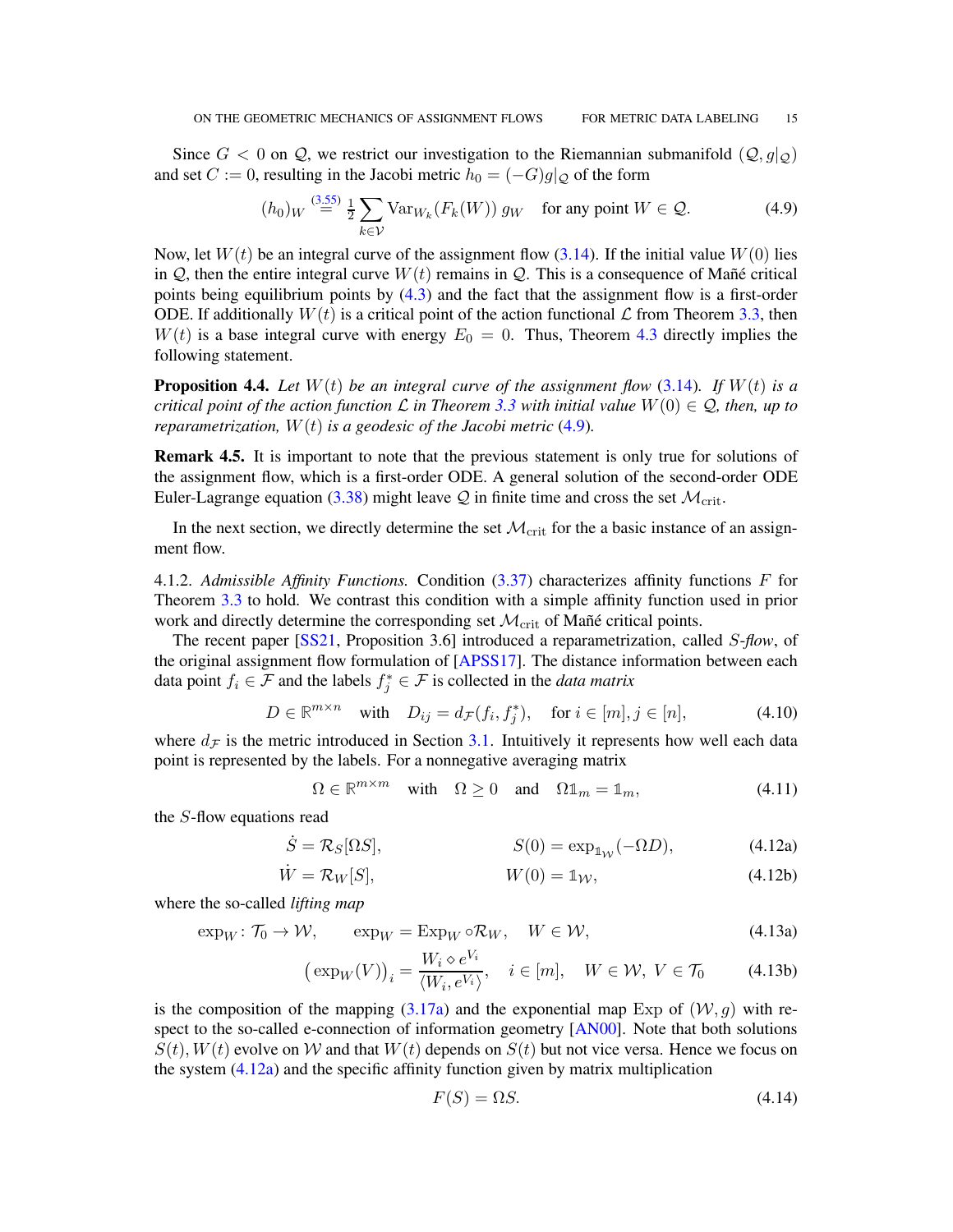The differential of F at  $S \in W$  is therefore also given by matrix multiplication

$$
dF|_{S}[V] = \Omega V,\tag{4.15}
$$

that is condition [\(3.37\)](#page-8-3) holds in particular if  $\Omega = \Omega^{\top}$  is symmetric. This assumption was adopted in [\[SS21\]](#page-21-14) and in a slightly more general form also in [\[ZZS21\]](#page-21-7).

Next, we determine the set  $\mathcal{M}_{\text{crit}}$  of Mañé critical points [\(4.1\)](#page-12-3) based on the condition on the right-hand side of [\(4.4\)](#page-13-4). A basic calculation using the properties of  $\mathcal{P}_{\mathcal{T}_0}$  and  $\Omega$  shows that these two linear operators commute, resulting in

<span id="page-15-1"></span>
$$
\mathcal{P}_{\mathcal{T}_0}[F(W)] = \mathcal{P}_{\mathcal{T}_0}[\Omega W] = \Omega \mathcal{P}_{\mathcal{T}_0}[W] = \Omega(W - \mathbb{1}_\mathcal{W}) \quad \text{for all } W \in \mathcal{W}.
$$
 (4.16)

Since the corresponding differential is just matrix multiplication independent of  $W \in \mathcal{W}$ 

<span id="page-15-0"></span>
$$
d(\mathcal{P}_{\mathcal{T}_0} \circ F)|_W[V] = \mathcal{P}_{\mathcal{T}_0}[\Omega V] = \Omega V \quad \text{for all } V \in \mathcal{T}_0,\tag{4.17}
$$

the rank r of  $d(\mathcal{P}_{\mathcal{T}_0} \circ F)$  is constant. For Proposition [4.1](#page-13-0) to hold, we need to check that the rank satisfies  $r > 1$ . For this, denote the corresponding kernel of [\(4.17\)](#page-15-0) by

$$
\Sigma_{\Omega} := \ker \left( d(\mathcal{P}_{\mathcal{T}_0} \circ F) \right) = \{ V \in \mathcal{T}_0 \mid \Omega V = 0 \}.
$$
\n(4.18)

<span id="page-15-2"></span>**Lemma 4.6.**  $\dim(\Sigma_{\Omega}) = (n-1)\dim(\ker(\Omega))$  *and therefore the rank of*  $d(\mathcal{P}_{\mathcal{T}_0} \circ F)$  *on* W *is*  $r = (n-1)\text{rank}(\Omega)$ .

*Proof.* Denote the standard basis of  $\mathbb{R}^n$  by  $e_1, \ldots, e_n$ . A basis for  $T_0$  [\(3.10\)](#page-6-8) is then given by

$$
b_i := e_i - e_n, \quad \text{for } i \in [n-1]. \tag{4.19}
$$

Furthermore, set  $K := \dim(\ker(\Omega))$  and let  $a_1, \ldots, a_K$  be a basis of  $\ker(\Omega) \subset \mathbb{R}^m$ . Then, for every  $k \in [K]$  and  $i \in [n-1]$ 

$$
a_k b_i^{\top} \mathbb{1}_n = a_k \langle b_i, \mathbb{1}_n \rangle = 0 \quad \text{and} \quad \Omega a_k b_i^{\top} = 0,
$$
 (4.20)

showing that  $a_k b_i^{\top} \in \Sigma_{\Omega}$ . As all the  $a_k$  and  $b_i$  are each linear independent, so are their outer products  $a_kb_i^{\top}$  for all  $k \in [K]$  and  $i \in [n-1]$ . Now, let  $V \in \Sigma_{\Omega}$  be arbitrary. Writing V as  $V = \sum_{i \in [n]} V e_i e_i^\top$  we obtain

$$
0 \stackrel{(3.12)}{=} V1\mathbb{1}_n = \sum_{i \in [n]} Ve_i \quad \Leftrightarrow \quad Ve_n = -\sum_{i \in [n-1]} Ve_i,\tag{4.21}
$$

which in turn shows that V can be expressed in terms of the basis  $b_i$  as  $V = \sum_{i \in [n-1]} V e_i b_i^{\top}$ . On the other hand, the *i*-th column of V, given by  $Ve_i$ , fulfills  $\Omega Ve_i = 0$  and can be expressed as  $Ve_i = \sum_{k \in [K]} \lambda_{ki} a_k$ , with coefficients  $\lambda_{ki} \in \mathbb{R}$ . Putting everything together results in  $V = \sum_{i \in [n-1]} V e_i b_i^{\top} = \sum_{i \in [n-1]} \sum_{k \in [K]} \lambda_{ki} a_k b_i^{\top}$ , showing that all the  $a_k b_i^{\top}$  are indeed a basis for  $\Sigma_{\Omega}$ . As a result, the formulas for  $\dim(\Sigma_{\Omega})$  and the rank

$$
r = \dim(\mathcal{T}_0) - \dim(\Sigma_{\Omega}) = (n-1)m - (n-1)\dim(\ker(\Omega)) = (n-1)\operatorname{rank}(\Omega) \quad (4.22)
$$
  
follow.

As a consequence of  $\text{rank}(\Omega) \geq 1$  by [\(4.11\)](#page-14-4), a lower bound on the rank r of  $d(\mathcal{P}_{\mathcal{T}_0} \circ F)$ is given by  $r \ge n - 1 \ge 1$ . Therefore, Proposition [4.1](#page-13-0) applies and  $\mathcal{M}_{\text{crit}}$  for the S-flow is a submanifold of W with measure zero. The expression of  $\mathcal{P}_{\mathcal{T}_0} \circ F$  in terms of  $\Omega$  from [\(4.16\)](#page-15-1) and the fact that  $W - \mathbb{1}_W$  lies in  $\mathcal{T}_0$  for all  $W \in \mathcal{W}$  allow to explicit characterization  $\mathcal{M}_{crit}$  as an affine subspace

$$
\mathcal{M}_{\rm crit} \stackrel{(4.6)}{=} (\mathcal{P}_{\mathcal{T}_0} \circ F)^{-1}(0) \stackrel{(4.16)}{=} (\mathbb{1}_{\mathcal{W}} + \Sigma_{\Omega}) \cap \mathcal{W}.
$$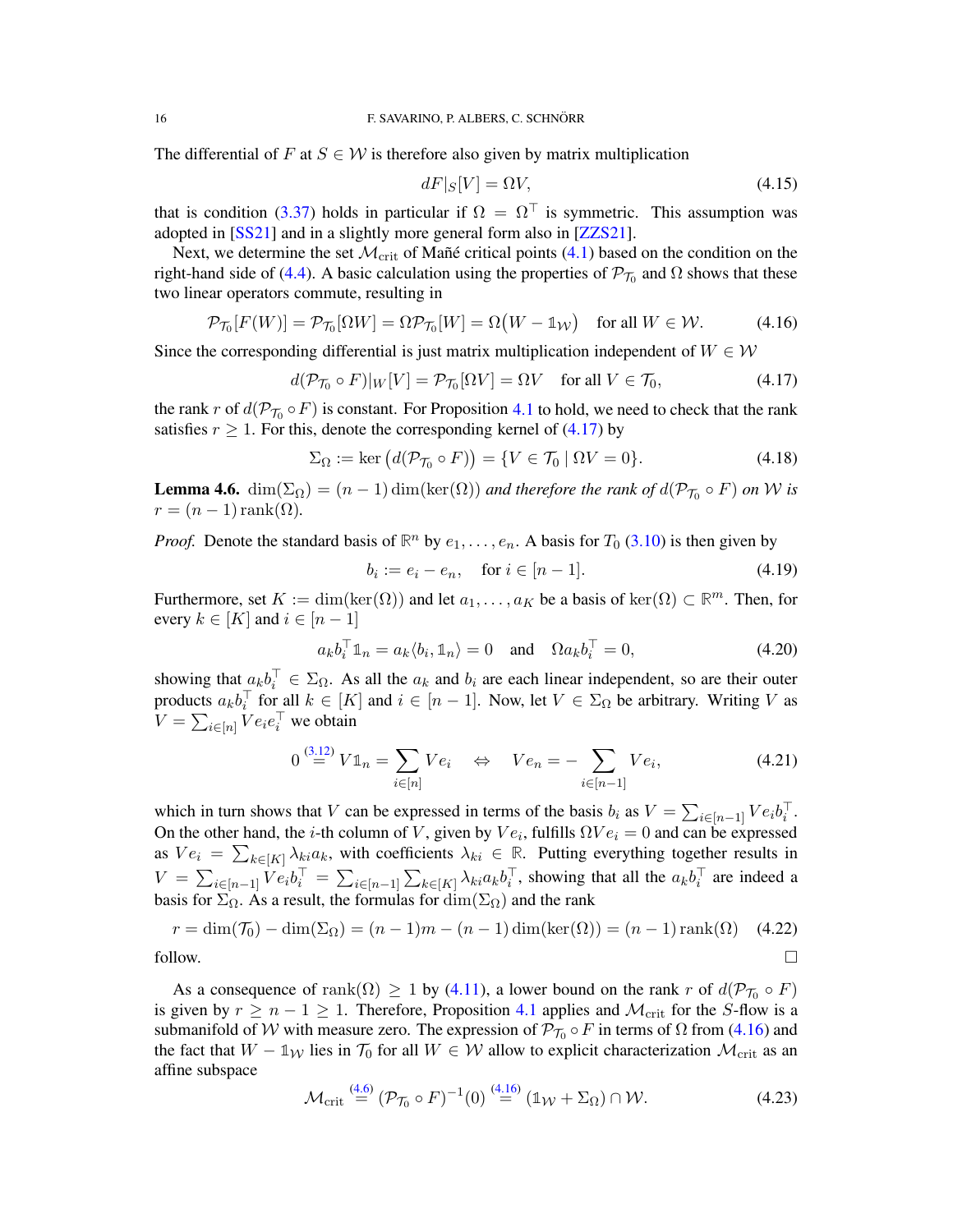with dimension

$$
\dim(\mathcal{M}_{\text{crit}}) \stackrel{(4.7)}{=} \dim(\mathcal{W}) - r \stackrel{\text{Lem. 4.6}}{=} \dim(\Sigma_{\Omega}) \le (m-1)(n-1). \tag{4.24}
$$

As  $\Omega$  is assumed to be given,  $\mathcal{M}_{\text{crit}}$  can explicitly be constructed after a basis for ker $(\Omega)$ has been calculated. Therefore, we are able to check if  $S(0) \notin \mathcal{M}_{\text{crit}}$ , in which case the corresponding integral curve  $S(t)$  of the S-flow [\(4.12a\)](#page-14-3) would be a reparametrized geodesic for the Jacobi metric [\(4.9\)](#page-14-2) with energy  $E_0 = 0$ , according to Theorem [4.3.](#page-13-3)

We conclude this section with another observation that should stimulate future work. Under the afore-mentioned symmetry assumption, a continuous-domain approach was studied in [\[SS21\]](#page-21-14) corresponding to [\(4.12\)](#page-14-5) at 'spatial scale zero'. The latter means to consider only parameter matrices  $\Omega$  in [\(4.12a\)](#page-14-3) whose sparse row vectors  $\Omega_i$  encode *nearest-neighbor* interactions of  $S_i$  and  $\{S_k : k \sim i\}$  on an underlying regular grid graph, and to consider the right-hand side of [\(4.12a\)](#page-14-3) as discretized Riemannian gradient of a continuous-domain variational approach with *pointwise* defined variables. Specifically, replacing  $i \in V$  by locations  $x \in U \subset \mathbb{R}^d$ , the vector field  $S \colon \mathcal{V} \to \mathcal{S}, i \mapsto S_i$ , becomes a simplex-valued vector field  $S \colon U \to \mathcal{S}, x \mapsto S(x)$ , that has to solve a variational inequality. Besides analyzing existence of a minimizer in a suitable function space and a corresponding dedicated numerical algorithm, a heuristically (under too strong regularity assumptions) derived partial differential equation was presented that is supposed to characterize any minimizer  $S^*$  and reads

<span id="page-16-0"></span>
$$
R_{S^*}(-\Delta S^* - \alpha S^*) = 0,\t\t(4.25)
$$

where  $R_{S^*}$  applies pointwise  $R_{S^*(x)}$  to the vector  $(-\Delta S^* - \alpha S^*)(x)$  at every  $x \in \Omega$ , in the same way as the mapping  $\mathcal{R}_W$  defined by [\(3.17a\)](#page-6-7) amounts to applying the mappings [\(3.17b\)](#page-6-9) at every vertex  $i \in \mathcal{V}$ .

From this viewpoint, condition  $(3.37)$ ,

$$
0 = \mathcal{R}_{W(t)} \circ (dF|_{W(t)} - dF|_{W(t)}^{*}) \circ \mathcal{R}_{W(t)}[F(W(t))],
$$
\n(4.26)

that was shown to be equivalent to the Euler-Lagrange equation [\(3.38\)](#page-8-5), should become the spatially-*discrete* but *nonlocal* analogon of  $(4.25)$  in the limit  $t \to \infty$ . We leave the exploration of this observation for future work.

4.1.3. *Geometric Integration Versus Optimization.* In contrast to classical approaches of the labeling problem, the presented dynamical geometric formulation does not merely rely on finding maximizers of a task specific objective function, but instead solely depends on the Lagrangian dynamics governing the inference process. In the following, this is discussed in more detail.

Classical formulations of image labeling  $[KAH<sup>+</sup>15]$  are usually formulated as minimization problems of (preferably convex) functions  $\min_X J(X)$ , where global minimizers are associated with meaningful label assignments. As a consequence, the minimizers themselves are the solution of the labeling problem, independent of any specific optimization strategy used to find or approximate them.

In [\[SS21,](#page-21-14) Pro. 3.9, Prop. 3.10] it was shown that if the weight matrix  $\Omega$  is symmetric  $\Omega = \Omega^{\top}$ , then the above mentioned S-*flow* [\(4.12a\)](#page-14-3) is actually a Riemannian gradient ascent flow with respect to the function

<span id="page-16-1"></span>
$$
J(S) = \frac{1}{2} \langle S, \Omega S \rangle = \frac{1}{2} ||S||_2^2 - \frac{1}{4} \sum_{i \in \mathcal{V}} \sum_{j \in \mathcal{N}_i} \Omega_{ij} ||S_i - S_j||_2^2.
$$
 (4.27)

Similar to the continuous case in [\[SS21,](#page-21-14) Prop. 4.2], it can be shown that the global maximizers of J are spatially constant assignments, i.e. every node in the graph has the same label. This can directly be seen from the right-hand side expression for  $J$  in [\(4.27\)](#page-16-1). In order for  $J$  to obtain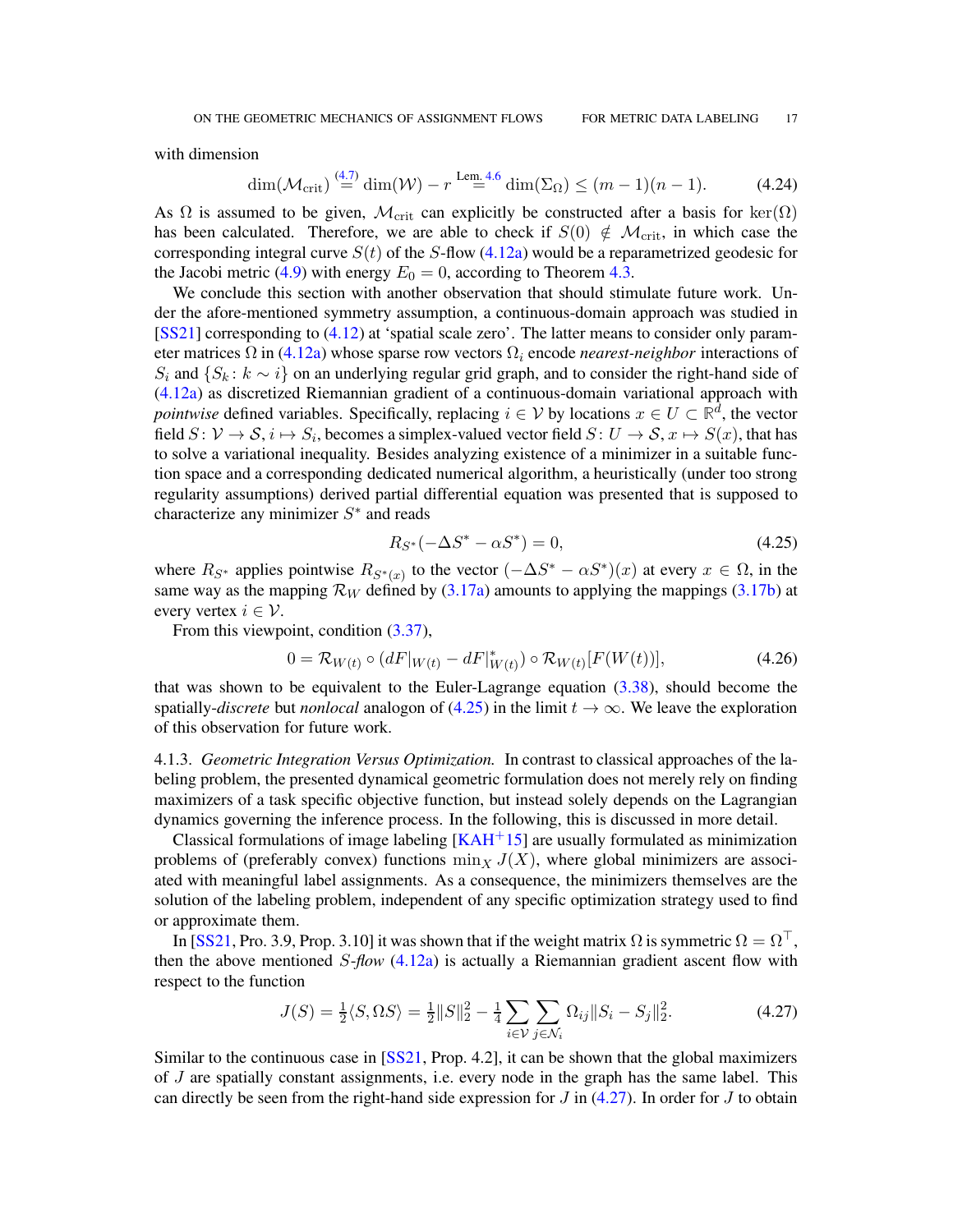its supremum, the first term  $||S||_2^2$  needs to be maximal, which happens precisely if every  $S_i$  is one of the standard basis vectors, and the second term  $\sum_{i \in \mathcal{V}} \sum_{j \in \mathcal{N}_i} \Omega_{ij} ||S_i - S_j||_2^2$  needs to be minimal (zero), which happens precisely if all the  $S_i$  have the same value at all nodes  $i \in \mathcal{V}$ , that is  $S$  is spatially constant.

Therefore, in contrast to the above mentioned classical methods, we are *not* interested in maximizers of the function  $J$ , as they generally do not represent meaningful assignments. Indeed, any nontrivial assignment the  $S$ -flow  $S(t)$  converges to (which experimentally happens [\[ZZS21,](#page-21-7) [SS21\]](#page-21-14)) *cannot* be a maximizer of J. Rather, the integral curves themselves, that is the inference process governed by the spatially coupled replicator dynamics, is the crucial element responsible for producing meaningful label assignments as limit points. This highlights the importance of the Lagrangian mechanical viewpoint of the assignment.

<span id="page-17-0"></span>4.2. Directly Related Work. In [\[RK18,](#page-21-12) Thm. 2.1], the authors claim that all *uncoupled* equations of the form  $\dot{p} = R_p F(p)$ , on a single simplex  $p(t) \in S$ , satisfy the Euler-Lagrange equation associated with the cost functional

<span id="page-17-2"></span>
$$
\mathcal{L}(p) := \int_{t_0}^{t_1} \frac{1}{2} ||\dot{p}(t)||_g^2 + \frac{1}{2} ||R_{p(t)}F(p(t))||_g^2 dt \quad \text{for curves } p \colon [t_0, t_1] \to \mathcal{S}.
$$
 (4.28)

In our present paper, we derive a more general result (Theorem [3.3\)](#page-8-1) for a system [\(1.1\)](#page-1-3) of *coupled* equations from the viewpoint of geometric mechanics on manifolds, of which [\(4.28\)](#page-17-2) is a (very) special case. In particular, we derive a necessary condition  $(3.37)$  that is missing in [\[RK18\]](#page-21-12), which any affinity function  $F$  has to satisfy for the assertion of Theorem [3.3](#page-8-1) to hold. This latter result yields an interpretation of stationary points of the action function as solutions of the Euler-Lagrange equation [\(3.38\)](#page-8-5).

It can be shown that in the case of  $n = 2$  labels, any fitness function F indeed fulfills condition [\(3.37\)](#page-8-3) and therefore also the Euler-Lagrange equation. However, for  $n > 2$  labels this is no longer true, as the following counterexample demonstrates.

Suppose we have more than two labels, i.e.  $n > 2$ , and first consider the case of  $m = |\mathcal{V}| = 1$ nodes, that is an *uncoupled* replicator equation on a *single* simplex. Define the matrix  $F :=$  $e_2e_1^{\top}$ , where  $e_i$  are the standard basis vectors of  $\mathbb{R}^n$ . Thus, the affinity function is a linear map

<span id="page-17-3"></span>
$$
F: \mathcal{S} \to \mathbb{R}^n, \quad p = (p^1, \dots, p^n)^\top \mapsto Fp = p^1 e_2 \tag{4.29}
$$

fulfilling  $dF_p = F$  and  $dF_p^* = F^{\top}$ . A short calculation using the relation  $R_p e_i = p^i (e_i - p)$ (Einstein summation convention is *not* used) shows that the first coordinate of condition [\(3.37\)](#page-8-3) takes the form

$$
(R_p(F - F^{\top})R_p F p)^1 = -(p^1)^2 p^2 (1 - p^1 - p^2) \neq 0, \text{ for all } p \in \mathcal{S}.
$$

This example generalizes to the case  $m > 1$  by defining the linear affinity function  $\mathcal{F}[W]$ componentwise by  $(\mathcal{F}[W])_i := FW_i, i \in [m]$ .

<span id="page-17-1"></span>4.3. Lagrangian and Hamiltonian Point of View. Theorem [3.3](#page-8-1) rests upon the representation of the assignment flow as a Lagrangian mechanical system of the form kinetic minus potential energy [\(3.65\)](#page-12-2), as summarized in Section [2.4.](#page-5-0) Due to this specific form, Proposition [2.1](#page-5-6) can be applied to characterize critical points of the action functional  $\mathcal L$  from Theorem [3.3](#page-8-1) as solutions to the Euler-Lagrange equation  $(3.38)$ , which in turn allows to derive condition  $(3.37)$ .

For general Lagrangians, however, Proposition [2.1](#page-5-6) is not applicable and critical points of the action functional are characterized as integral curves of the Lagrangian vector field  $X_F$  as detailed in Section [2.2.](#page-3-2) Since Lagrangians of the form kinetic minus potential energy [\(2.14\)](#page-5-3) are hyperregular, the representation as Hamiltonian system via the Legendre transformation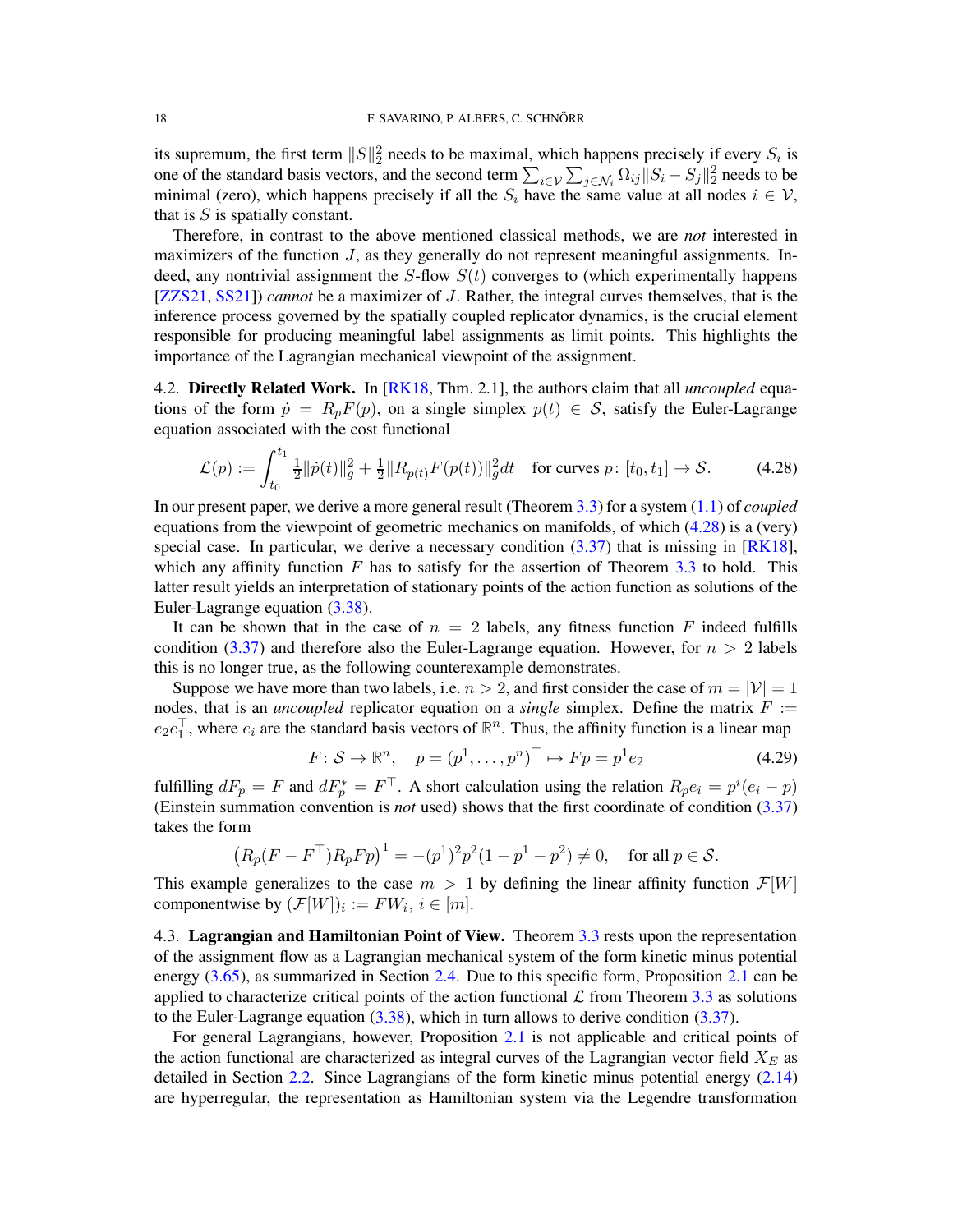**FL** is an equivalent alternative. As mentioned in Section [2.3,](#page-4-0) the energy  $E: TW \to \mathbb{R}$ , the Hamiltonian  $H: T^*W \to \mathbb{R}$  and their corresponding vector fields  $X_E$  on TW and  $X_H$  on  $T^*W$  are related via

$$
E = H \circ \mathbb{F}L \quad \text{and} \quad X_E = (\mathbb{F}L)^{-1}_* X_H. \tag{4.30}
$$

To obtain interpretable explicit formulas, it will be more convenient to work on  $T\mathcal{W}$  instead of  $T^*W$ . In the following, we derive an explicit expression for the Lagrangian vector field  $X_E$  and relate its corresponding integral curves to the Euler-Lagrange equation [\(3.38\)](#page-8-5) of Theorem [3.3.](#page-8-1) Because  $X_E$  is the symplectic gradient of the energy E with respect to the Lagrangian form  $\omega_L$ , see [\(2.5\)](#page-4-2), we first calculate an alternative formula for  $\omega_L$  in terms of the Fisher-Rao metric. For this we exploit the fact that the assignment manifold is a so called *Hessian manifold* [\[SY97\]](#page-21-19), that is in suitable coordinates the Fisher-Rao metric is the Hessian of a convex function.

Since  $TW = W \times T_0$  [\(3.13\)](#page-6-10) is trivial, the tangent space of TW at any point  $(W, V) \in TW$ can be identified with the vector space

$$
T_{(W,V)}T\mathcal{W} = \mathcal{T}_0 \times \mathcal{T}_0. \tag{4.31}
$$

With this identification, the Lagrangian two-form  $\omega_L$  has the following simple expression.

<span id="page-18-1"></span>**Lemma 4.7.** *Let*  $(W, V) \in TW$  *and*  $A = (A', A''), B = (B', B'') \in T_{(W,V)}TW = T_0 \times T_0$ *. Then the Lagrangian two-form can be expressed via the Fisher-Rao metric as*

$$
\omega_L|_{(W,V)}(A,B) = g_W(A',B'') - g_W(A'',B'). \tag{4.32}
$$

*Proof.* In the following, if  $\varphi$  is a real valued function on S or W, then its coordinate representation is denoted by  $\widetilde{\varphi}$ . A global chart on S is given by  $\eta_S : S \to \mathbb{R}^{n-1}$  with  $p \mapsto \eta_S(p) =$  $(p<sup>1</sup>, \ldots, p<sup>n-1</sup>)$ . It is a standard result from information geometry [\[AC10\]](#page-21-20) that the *negative entropy*  $\varphi$ , a smooth convex function on S defined by

$$
\varphi \colon \mathcal{S} \to \mathbb{R}, \quad p \mapsto \sum_{i \in [n]} p^i \log(p^i) = \langle p, \log(p) \rangle, \tag{4.33}
$$

induces the Fisher-Rao metric in coordinates  $\eta_{\mathcal{S}}$ , denoted by  $(g_{ij}^{\mathcal{S}})$ , as the Hessian of  $\widehat{\varphi}$ 

$$
g_{ij}^{\mathcal{S}}(p) = \frac{\partial^2 \widehat{\varphi}}{\partial p^i \partial p^j} (p^1, \dots, p^{n-1}) \quad \text{for all } i, j \in [n-1]. \tag{4.34}
$$

Thus, a single simplex  $S$  has the structure of a Hessian manifold [\[SY97\]](#page-21-19). As a global chart of the product manifold  $W = \prod_{i \in [m]} S$  we take the product chart  $\eta_W : W \to \mathbb{R}^{m(n-1)}$  with  $W \mapsto \eta_W(W) = (\eta_\mathcal{S}(W_1), \dots, \eta_\mathcal{S}(W_m)) = (x^1, \dots, x^{m(n-1)}) = x$ , where each  $W_i$  lies in  $\mathcal{S}$ for all  $i \in [m]$ . Define the *accumulated negative entropy* by

$$
\varphi_{\text{acc}} \colon \mathcal{W} \to \mathbb{R}, \quad W \mapsto \sum_{i \in [m]} \varphi(W_i). \tag{4.35}
$$

and let  $(g_{ij}^{\mathcal{W}})$  denote the representation of the product Fisher-Rao metric [\(3.19\)](#page-7-2) on W in coordinates  $\eta_{\mathcal{W}}$ . Since  $\varphi_{\text{acc}}$  separates over the product structure of W, the accumulated negative entropy also induces the product Riemannian metric in the chart  $\eta_W$ 

<span id="page-18-0"></span>
$$
g_{ij}^{\mathcal{W}}(x) = \frac{\partial^2 \widehat{\varphi}_{\text{acc}}}{\partial x^i \partial x^j}(x),\tag{4.36}
$$

equipping also the assignment manifold with the structure of a Hessian manifold [\[SY97\]](#page-21-19).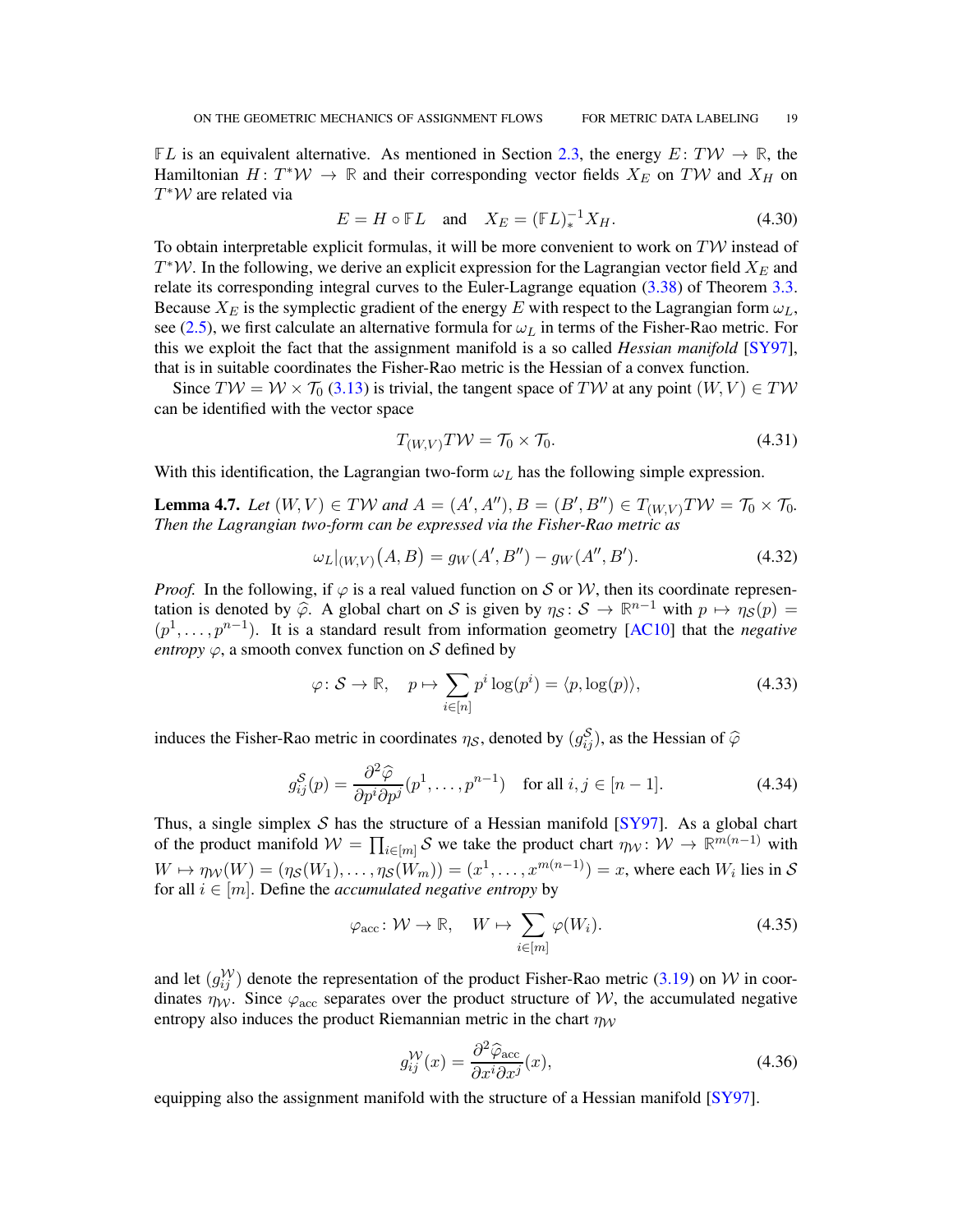Now, take an arbitrary point  $(W, V) \in TW = W \times T_0$  and let  $(x, v)$  be the corresponding coordinates with respect to the chart  $\eta_W$ . According to [\[AM87,](#page-21-13) Prop. 3.5.6], the Lagrangian two-form  $\omega_L$  [\(2.5\)](#page-4-2) in coordinates is given by

<span id="page-19-0"></span>
$$
\omega_L = \sum_{i,j} \left( \frac{\partial^2 L}{\partial v^i \partial x^j} dx^i \wedge dx^j + \frac{\partial^2 L}{\partial v^i \partial v^j} dx^i \wedge dv^j \right).
$$
 (4.37)

Since the coordinate expression of the Lagrangian [\(3.65\)](#page-12-2) is  $L(x, v) = \frac{1}{2} \sum_{i,j} g_{ij}^{W} v^i v^j - G(x)$ , the second-order derivatives are

$$
\frac{\partial^2 L}{\partial v^i \partial x^j} = \sum_k \frac{\partial g_{ik}^{\mathcal{W}}}{\partial x^j} v^k \quad \text{and} \quad \frac{\partial^2 L}{\partial v^i \partial v^j} = g_{ij}^{\mathcal{W}}.
$$
 (4.38)

Plugging these expressions into [\(4.37\)](#page-19-0) and rearranging the first sum using  $dx^{j} \wedge dx^{i} = -dx^{i} \wedge dx^{j}$  $dx^j$  yields

<span id="page-19-1"></span>
$$
\omega_L = \sum_{i < j} \sum_k \left( \frac{\partial g_{ik}^{\mathcal{W}}}{\partial x^j} - \frac{\partial g_{jk}^{\mathcal{W}}}{\partial x^i} \right) v^k dx^i \wedge dx^j + \sum_{i,j} g_{ij}^{\mathcal{W}} dx^i \wedge dv^j. \tag{4.39}
$$

Due to the Hessian structure [\(4.36\)](#page-18-0)

$$
\frac{\partial g_{ik}^{\mathcal{W}}}{\partial x^j} = \frac{\partial^3 \widehat{\varphi}_{\text{acc}}}{\partial x^j \partial x^i \partial x^k} = \frac{\partial^3 \widehat{\varphi}_{\text{acc}}}{\partial x^i \partial x^j \partial x^k} = \frac{\partial g_{jk}^{\mathcal{W}}}{\partial x^i} \tag{4.40}
$$

holds and the first sum in [\(4.39\)](#page-19-1) vanishes, resulting in the simplified expression

<span id="page-19-2"></span>
$$
\omega_L = \sum_{ij} g_{ij}^{\mathcal{W}} dx^i \wedge dv^j. \tag{4.41}
$$

Suppose  $A = (A', A''), B = (B', B'') \in T_{(W,V)}T \mathcal{W} = T_0 \times T_0$  with coordinates

$$
A = \sum_{i} A^{i} \frac{\partial}{\partial x^{i}} + \sum_{i} A^{i} \frac{\partial}{\partial v^{i}} \quad \text{and} \quad B = \sum_{i} B^{i} \frac{\partial}{\partial x^{i}} + \sum_{i} B^{i} \frac{\partial}{\partial v^{i}}.
$$
 (4.42)

Evaluating the Lagriangian two-form [\(4.41\)](#page-19-2) we finally obtain

$$
\omega_L(A, B) = \sum_{ij} g_{ij}^{\mathcal{W}} A^{'i} B^{"j} - \sum_{ji} g_{ji}^{\mathcal{W}} A^{"j} B^{'i} = g(A', B'') - g(A'', B'). \tag{4.43}
$$

Now that we have an explicit expression for the Lagrangian two-form  $\omega_L$ , we are in a position to calculate an explicit representation of the Lagrangian vector field  $X_E$ .

**Proposition 4.8.** *The Lagrangian vector field*  $X_E$  *on*  $T W$  *associated to the Lagrangian* [\(3.65\)](#page-12-2) *at a point*  $(W, V) \in TW = W \times T_0$  *is given by* 

<span id="page-19-3"></span>
$$
X_E(W, V) = \begin{pmatrix} V \\ \frac{1}{2}A(W, V) - \text{grad}^g G(W) \end{pmatrix}.
$$
 (4.44)

*Proof.* We directly use the definition  $(2.8)$  of the Lagrangian vector field  $X_E$ . For this, let  $B = (B', B'') \in T_{(W,V)}T W = T_0 \times T_0$  be arbitrary and assume,  $\gamma(t) = (W(t), V(t))$  is a smooth curve in  $T\mathcal{W} = \mathcal{W} \times \mathcal{T}_0$  with

$$
\gamma(0) = (W(0), V(0)) = (W, V)
$$
 and  $\dot{\gamma}(0) = (\dot{W}(0), \dot{V}(0)) = B = (B', B'')$ . (4.45)

The time derivative of the potential  $G$  is expressed via the Rimannian gradient

$$
\frac{d}{dt}G(W(t))\big|_{t=0} = dG|_W[B'] = g_W\big(\text{grad}^g G(W), B'\big). \tag{4.46}
$$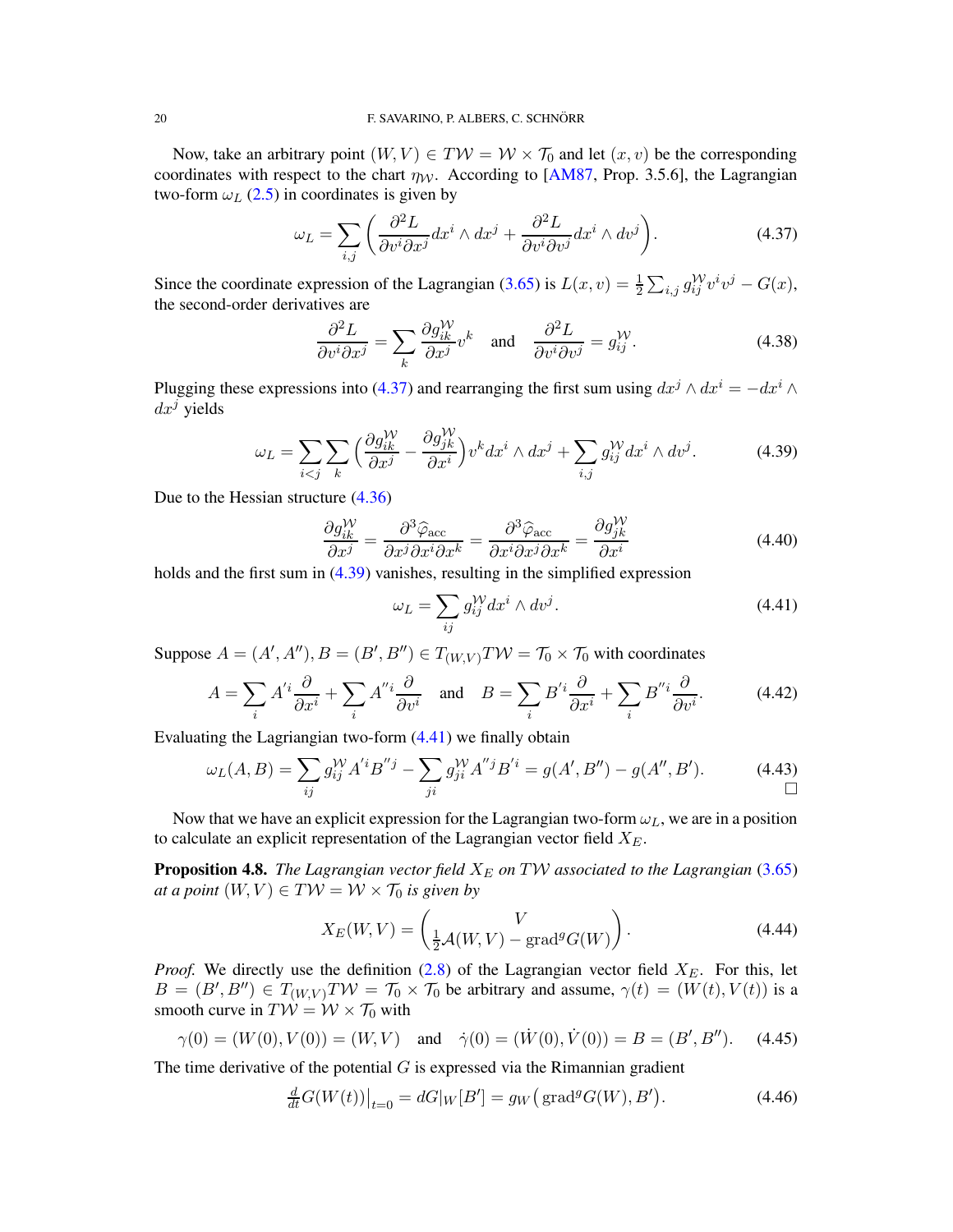By [\(3.48\)](#page-10-6), the covariant derivative of  $V(t)$  at  $t = 0$  is  $D_t^g V(0) = B'' - \frac{1}{2}A(W, V)$ , resulting in

$$
\frac{d}{dt}\frac{1}{2}||V(t)||_g^2|_{t=0} = \frac{1}{2}\frac{d}{dt}g_{W(t)}(V(t),V(t))|_{t=0} = g_{W(0)}(V(0),D_t^g V(0))
$$
\n
$$
= g_W(V, B'' - \frac{1}{2}\mathcal{A}(W,V)).
$$
\n(4.47b)

<span id="page-20-2"></span>
$$
= g_W(V, B'' - \frac{1}{2}A(W, V)). \tag{4.47b}
$$

Putting everything together we obtain the following relation for the differential of the energy E from [\(2.16\)](#page-5-7)

$$
dE|_{(W,V)}[B] = \frac{d}{dt}E(W(t), V(t))\big|_{t=0} = \frac{d}{dt}\frac{1}{2}\big\|V(t)\big\|_{g}^{2}\big|_{t=0} + \frac{d}{dt}G(W(t))\big|_{t=0}
$$
(4.48a)

$$
= g_W(V, B'') - g_W(\frac{1}{2}\mathcal{A}(W, V) - \text{grad}^g G(W), B'). \tag{4.48b}
$$

Writing  $X_E = (X'_E, X''_E) \in T_0 \times T_0$  and comparing [\(4.48b\)](#page-20-2) with the above expression for  $\omega_L$ from Lemma [4.7](#page-18-1) shows  $X'_E(W, V) = V$  and  $X''_E(W, V) = \frac{1}{2} \mathcal{A}(W, V) - \text{grad}^g G(W)$ .  $\Box$ 

Any solution curve  $\gamma(t) = (W(t), V(t)) \in TW = \mathcal{T}_0 \times \mathcal{T}_0$  of the Lagrangian dynamics induced by the Lagrangian vector field  $X_E$  associated to the Lagrangian [\(3.65\)](#page-12-2) of Theorem [3.3](#page-8-1) fulfills the ODE

$$
\begin{pmatrix} \dot{W} \\ \dot{V} \end{pmatrix} = X_E(W, V) = \begin{pmatrix} V \\ \frac{1}{2}A(W, V) - \text{grad}^g G(W) \end{pmatrix}.
$$
 (4.49)

This form of the Hamiltonian ODE simply reflects the fact that this first-order dynamics on TW is induced by a second-order ODE on W. Indeed, substituting  $V = \dot{W}$  in the second component of  $X_E$  results in

$$
\ddot{W} = \dot{V} = \frac{1}{2}\mathcal{A}(W, V) - \text{grad}^g G(W) \quad \stackrel{(3.50)}{\Leftrightarrow} \quad D_t^g \dot{W} = -\text{grad}^g G(W), \tag{4.50}
$$

<span id="page-20-0"></span>which we have already known to be satisfied for the base curve  $W(t)$  by [\(3.38\)](#page-8-5) of Theorem [3.3.](#page-8-1)

# 5. CONCLUSION

In this work, we generalized a previous result of uncoupled replicator equations from [\[RK18\]](#page-21-12) to the case of coupled replicator equations. The viewpoint of Lagrangian mechanics on manifolds resulted in an interpretable Euler-Lagrange equation [\(3.38\)](#page-8-5) and provided the mathematical tools to derive condition  $(3.37)$  for characterizing those affinity maps F that result in critical points of the action functional [\(3.36\)](#page-8-4). Accordingly, a constructed counterexample in terms of the specific affinity map  $(4.29)$  highlights that not all affinity maps  $F$  lead to critical points.

The geometric mechanics perspective enabled the insight that, ignoring a set of starting points of measure zero, solutions to the assignment flow are reparametrized geodesics of the Jacobi metric [\(4.9\)](#page-14-2). Thus, in a certain sense, these solutions locally connect assignment states in an optimal way by realizing a shortest path. Finally, using the Legendre transformation, we calculated an explicit expression for the associated Hamiltonian system in terms of the corresponding Lagrangian system [\(4.44\)](#page-19-3).

Our results provide a basis for exploring analogies to mathematical representations of interacting particle systems in theoretical physics in future work. This may further enhance our understanding of dynamical and learning systems that reveal structures in metric data.

<span id="page-20-1"></span>Acknowledgements. This work is supported by the Deutsche Forschungsgemeinschaft (DFG, German Research Foundation) under Germany's Excellence Strategy EXC 2181/1 - 390900948 (the Heidelberg STRUCTURES Excellence Cluster) and the Transregional Colloborative Research Center CRC/TRR 191 (281071066).